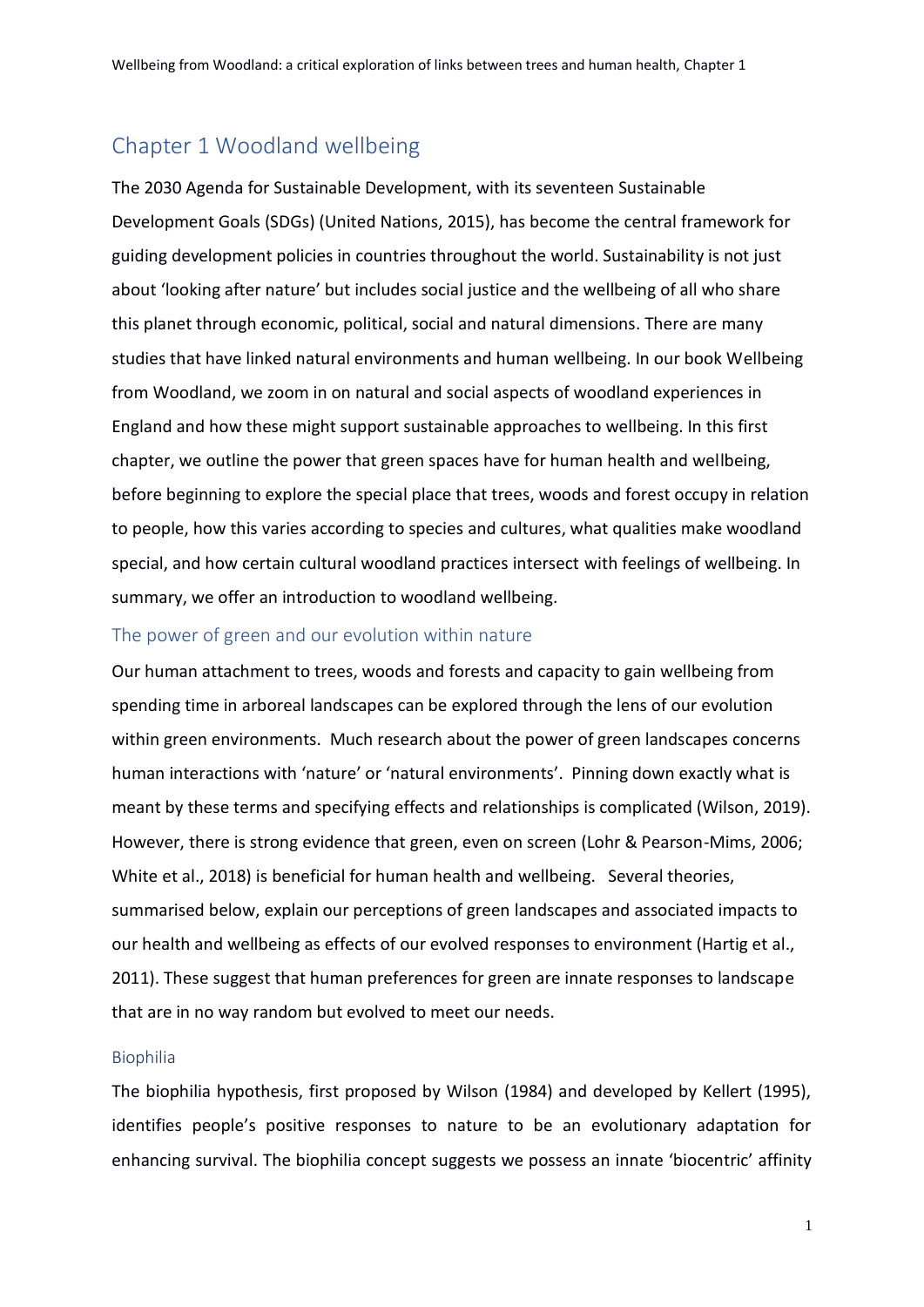with the natural world, that is rooted in our coevolution (Wilson, 2009). This long-evolved kinship is arguably demonstrated by our emotional reaction towards natural environments and their presence across cultures (Wilson, 2009, Lumber et al., 2017). Biophobic responses (such as fear of snakes) are seen by some as complementary in heightening chances of human survival through promoting aversion to threats (Ulrich, 1993). There are two subsets of rationale linked to biophilic theory which help explain human orientation toward natural environments:

- 1. Savannah theory suggests that we are genetically programmed to prefer landscapes with spreading trees and broad vistas where early humans developed (though Han, (2007) points out that evolution in savannah areas is now contested).
- 2. Prospect-refuge theory attributes preference for landscapes to survival advantages of seeing without being seen. It is linked closely to functional interpretations of preference where objects are perceived by humans in terms of what they allow, such as Gibson's theory of affordances (1979).

Kahn (1997) questions how far biophilia is genetically determined, whether biophobic reactions contradict the proposed affinity with nature, and how the influence of experience and culture may shape any innate propensities.

# Environmental Preferences

This theory suggests that the optimally preferred environment is one that has predictability but also elements of complexity and uncertainty that encourage individuals to seek more information. Visual complexity of a landscape, for example, could indicate richness of resources, whilst patterns and coherence may make a landscape relatively easy to interpret (Kaplan, 1992). Changeable natural environments stimulate preference through their intermediate balance of the new and familiar alongside a heightened state of awareness that is thought to have survival advantages (Kaplan and Kaplan, 1982).

## Restoration

Theories about restoration through nature experiences also assume that a person will innately prefer and seek out circumstances they find pleasing and so share ground with the evolutionary-based theories described above. Their distinct contribution is to contrast human responses to natural and built environments and the differing demands these settings place on our cognition. Restoration theories tend therefore to be more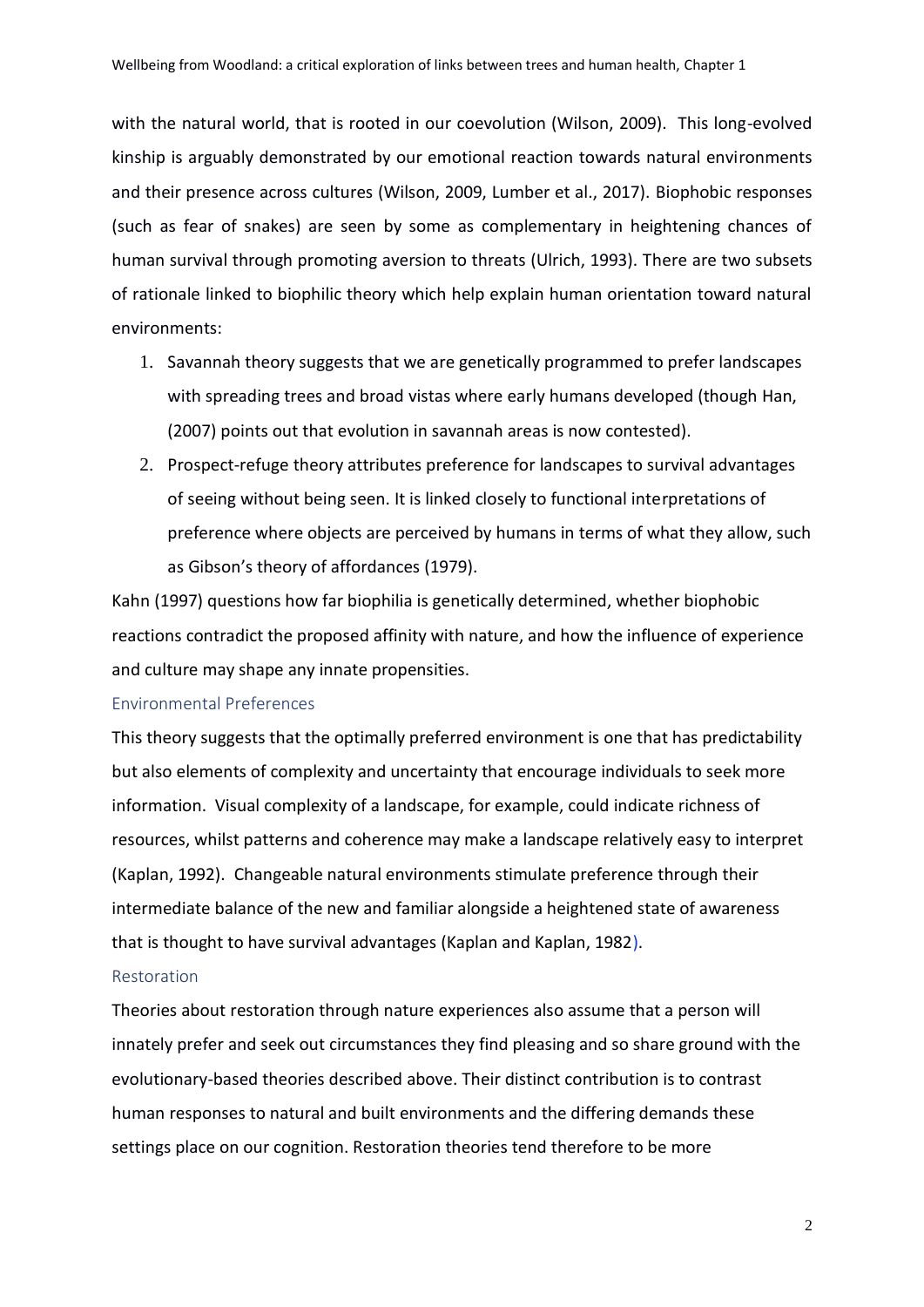psychologically and culturally focused. Two main strands of explanation underpin restoration theorisation:

- 1. Psychoevolutionary theory (PET) argues that humans experience involuntary pleasure and consequent recovery from stress in safe natural environments and that this response is the hallmark of an evolved reflex (Ulrich et al., 1991, p. 208). Early humans that recuperated in unthreatening landscapes may have better managed their survival. Our general preference for natural over urban settings (Ibid) may still have evolutionary advantages in managing stress.
- 2. Attention Restoration Theory (ART) suggests our brain processes require rest from directed attention (a focus frequently necessary in modern contexts, but a limited resource), through the comparatively effortless 'soft' fascination of natural environments. The four stages of restoration include: 1) 'clearing the head', 2) recharging directed attention capacity. 3) random unbidden thoughts facilitated by soft fascination, 4) 'reflections on one's life, on one's priorities and possibilities, on one's actions and one's goals' (Kaplan and Kaplan, 1989, p. 197). This affordance of reflection, particularly upon our self and circumstances, may help us resolve distracting issues, further restoring our attention (Basu et al. 2018).

Taken together, these predominately evolutionary and psychological theories have underpinned many reported associations between green environments and both therapeutic and preventive health and well-being outcomes (Hartig et al., 2011).

#### Testing hypotheses of benefits

These hypotheses have inspired numerous experimental studies exploring the association of green with relief of stress and cognitive fatigue in various populations. The siting of trees and plants outside apartment blocks has been argued, for example, to alleviate mental exhaustion and refresh attention amongst female residents (Kuo, 2001; Kuo & Sullivan, 2001), so that women feel better able to manage personal concerns and intrafamily aggression (Ibid). These findings form some of the results from an influential series of studies by Kuo and colleagues in the late 1990s, which led the researchers to propose increasing tree cover as a preventive strategy for avoiding negative social effects. The researchers conducted several large-scale studies in Chicago comparing buildings and spaces with varying levels of tree and grass cover (and controlling for potentially confounding social and environmental factors). Greener spaces were defined by a greater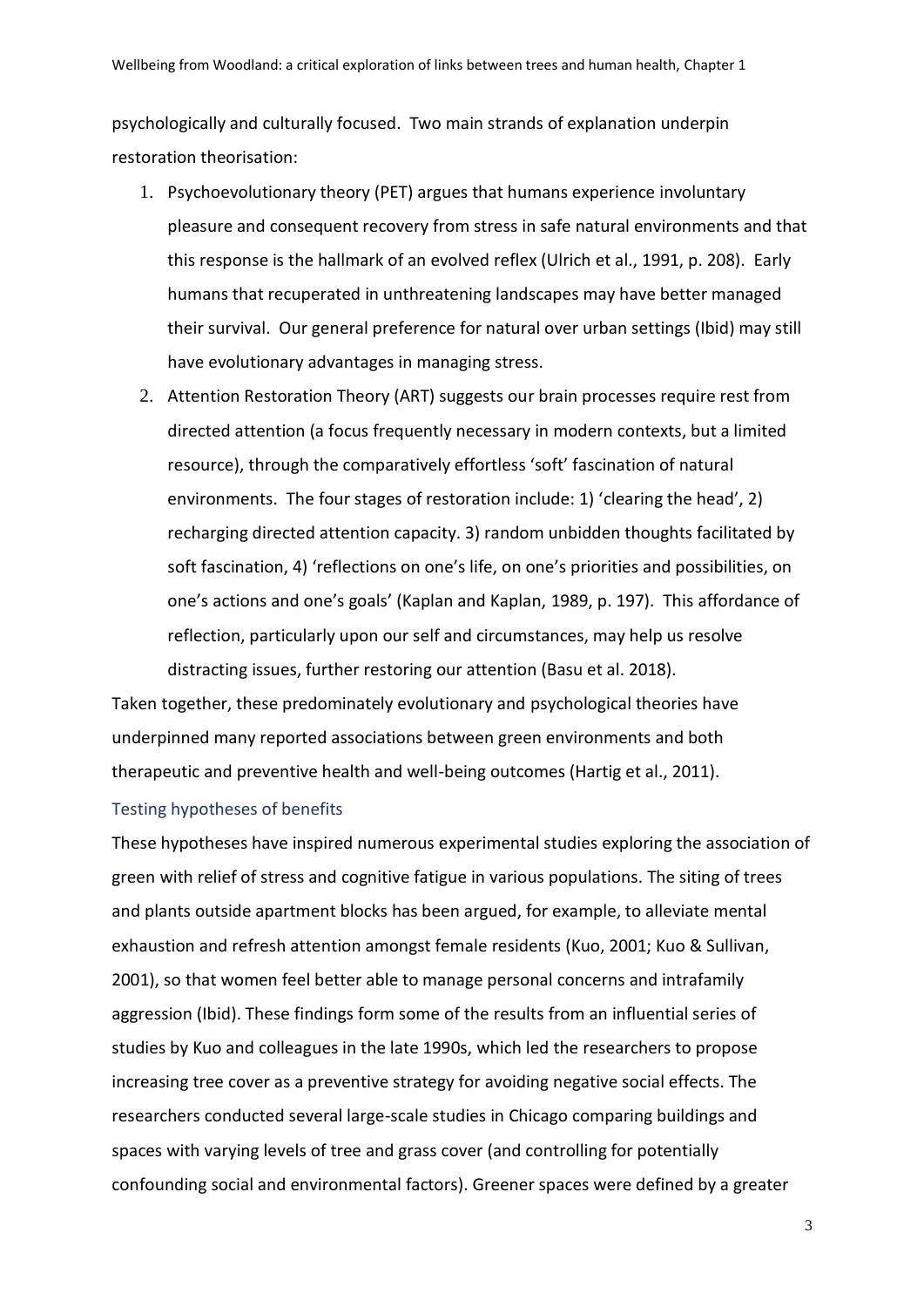number of trees and their presence transformed barren areas previously viewed with suspicion into spaces well-used by local communities and associated with lower levels of graffiti, property and violent crime (Kuo et al., 1998). Public housing residents also showed a strong preference for images of urban landscapes with more trees, leading Kuo (2003) to conclude that urban forest should be integrated into residential areas.

## Focusing on forest effects

A number of experimental studies focus on the physiological and psychological aspects of human responses towards woods and forests. A review by Forest Europe (Marušáková & Sallmannshoferet, 2019) found strong evidence that forest visits impact positively on restoration and psychological wellbeing, improve mood and attention and speed psychological stress recovery (Berman et al., 2008; Berto et al., 2018; Hartig et al., 2003; Laumann et al., 2003). It also established there is increasing evidence that time spent in woodland has positive physiological effects, including lowering blood pressure and pulse rate, cortisol levels and sympathetic nervous activity (Meyer and Kotsch, 2017; O'Brien & Morris, 2014; Tyrväinen et al., 2018; Martens and Bauer,2013; Morita et al., 2007). For example, female walkers in forests had reduced perceived tension and confusion (Stigsdottera et al., 2017), whilst office workers visiting for a day demonstrated lowered blood pressure during their visit and for the following five days (Song, et al., 2017). It can be difficult, however, to disentangle the influences of the place and the activities undertaken there. Hansmann et al. (2007) in their study of improvements in stress-related complaints through time spent outdoors found the recovery ratio for stress was 87% on five-point rating scales, but the duration of visits and level of physical activity significantly enhanced positive effects compared to visits involving less strenuous pastimes such as taking a walk or simply relaxing.

Much of the evidence for the impacts of time spent in forests is emerging from Asia, notably Japan, China and Korea, where therapeutic Shinrin-yoku or forest walking or 'bathing' inspires research (Kobayashi et al. 2018, Li, 2009, Park et al. 2010). This practice of immersing oneself in nature by mindfully using all five senses is a preventive health care initiative that started in the 1980s in Japan. Hansen et al. (2017) conducted a systematic review of 64 studies pointing to positive health benefits for the human physiological and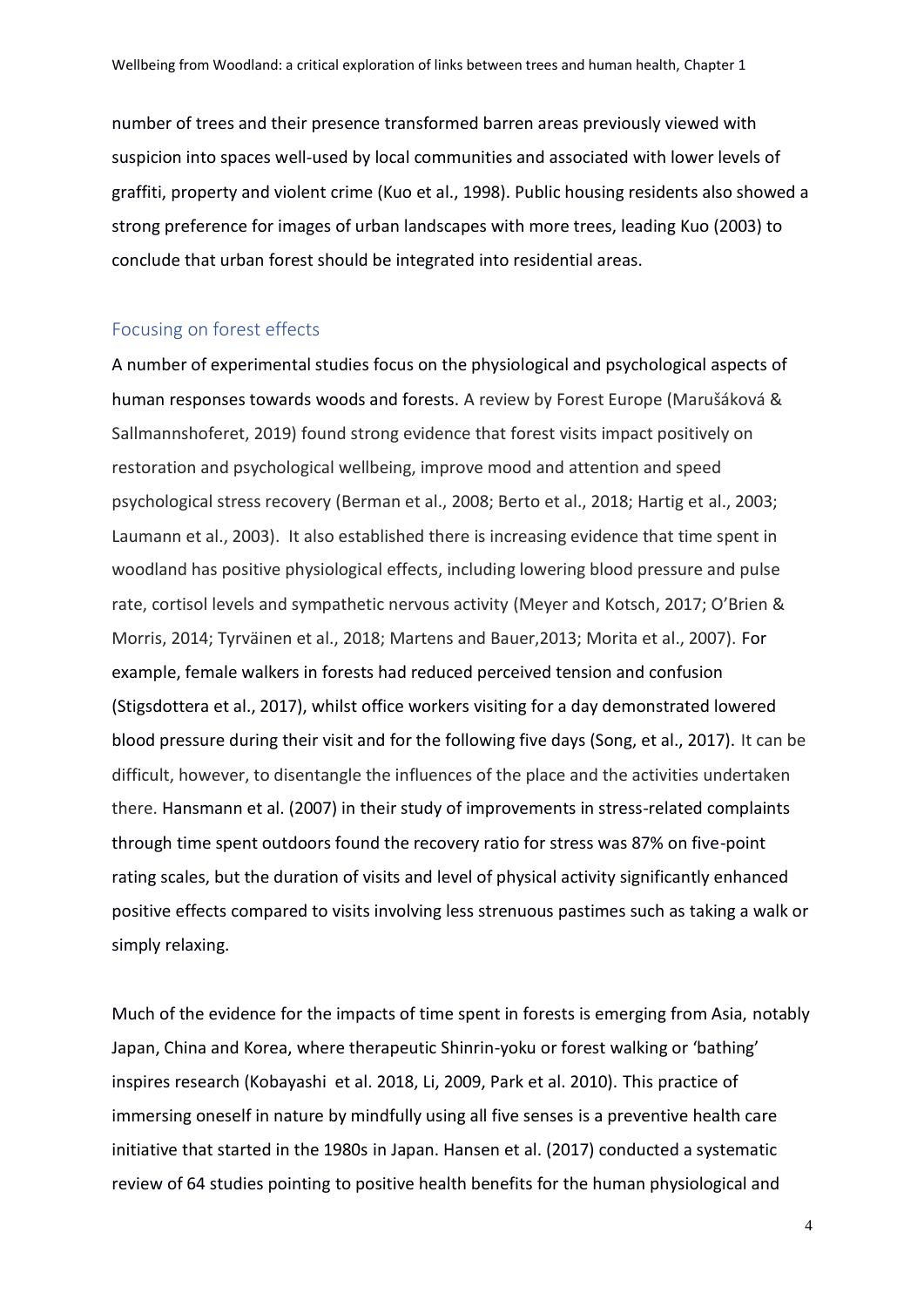psychological systems from this intervention. It has been associated with therapeutic effects on: (1) the immune system function (increase in natural killer cells/cancer prevention); (2) cardiovascular system (hypertension/coronary artery disease); (3) the respiratory system (allergies and respiratory disease); (4) depression and anxiety (mood disorders and stress); (5) mental relaxation (Attention Deficit/Hyperactivity Disorder) and; (6) human feelings of "awe" (increase in gratitude and selflessness) (Hansen et al., 2017). Within their review, 12 studies specifically addressed stress and stress-related heart disease, emotional distress and chronic depression, alcoholism, sleep disorders, and pain. For example, Kim, Lim, Chung and Woo (2009) found a 4-week forest-walking based Cognitive Behavioural Therapy programme for treating clinical depression resulted in a significant remission rate of 61% compared to hospital-based therapy (21%). Ideno et al. (2017) compared trials of interventions walking in forest areas (11) or sitting and viewing forest landscapes (7) with the same activities in non-forested city areas (13), sitting in a room (4), or with only measuring blood pressure daily (2). Most trials lasted less than 2 hours (16 trials), but two were longer than 1 day. The meta-analysis showed that the forest environment had a significant effect on lowering blood pressure. Another review of the physiological effects linked to stress reduction of Shinrin-yoku (Park et al., 2009) showed that forest environments could lower blood pressure, sympathetic nerve activity and concentrations of cortisol, and slow pulse rates compared with city settings.

Some of these studies have added a further dimension to stress reduction and attention restoration theorisation, suggesting that the plant life of forests may have a chemical effect on human physiology. Authors exploring improved immune system function and stress reduction following time spent in forests have proposed 'phytoncides', the natural essential oils that trees use to defend themselves from pests, as promoting these outcomes (Li et al., 2008, Li, 2009, Lee & Lee, 2014). Spending time in this unique chemical environment has been proposed both as a form of preventative medicine and immune system support in the treatment of disease such as cancer (Kim, 2015).

## Complicated associations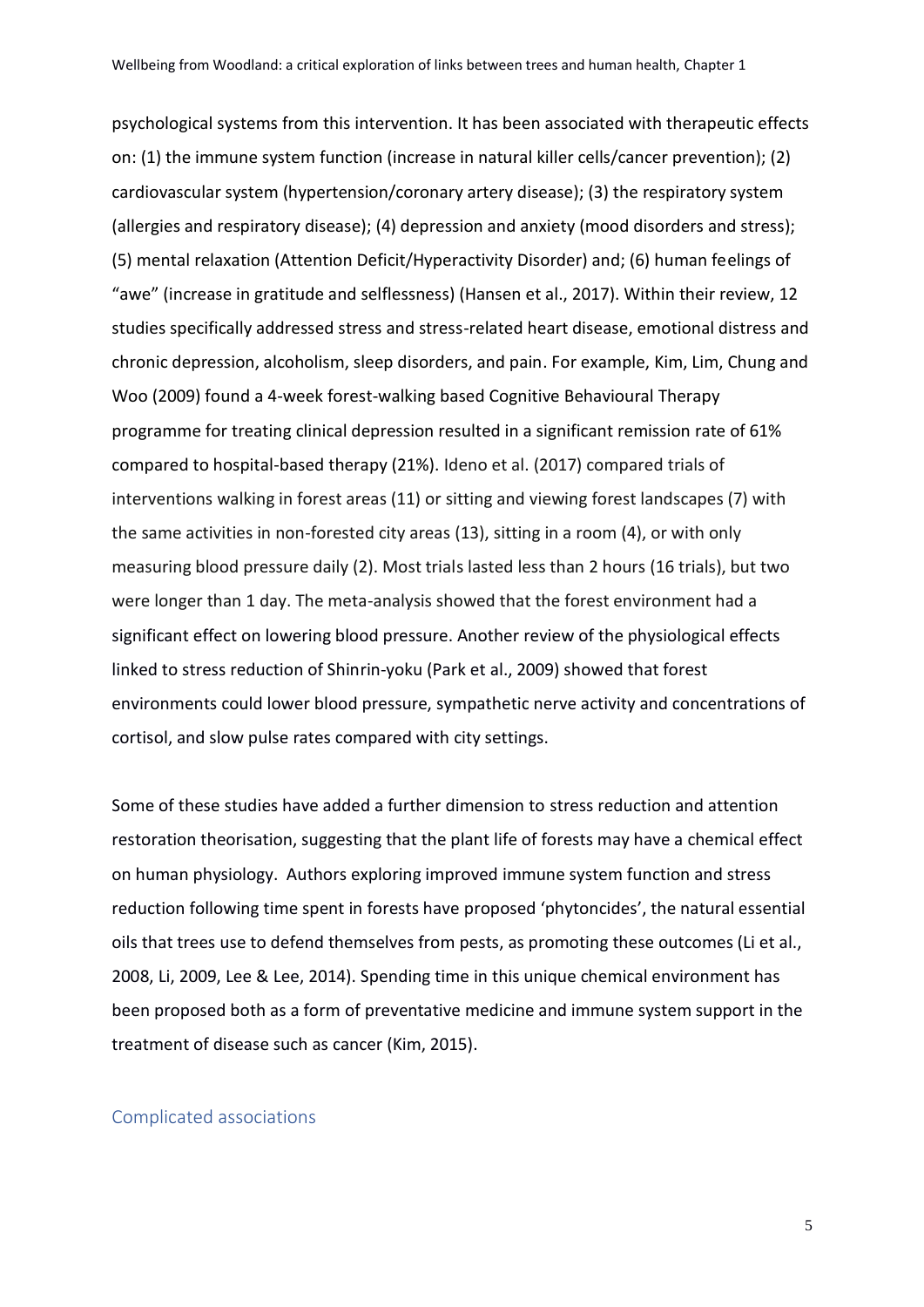These types of findings have been taken up with enthusiasm by audiences seeking to establish how and why green environments support human health and happiness, but there are limitations within the current evidence base. A 2016 systematic review of research exploring ART found for example that studies were so diverse in design, definitions, outcomes and participants that comparisons and conclusions were difficult to draw (Ohly et al. 2016). Some key assumptions within ART also remain relatively empirically untested such as the presumed functions of soft fascination (Joye & Dewitte, 2018) with some evidence suggesting it can also characterise attention to natural features not indicative of human survival (Menattia et al., 2019). Researchers have also cautioned that definition of 'green' space and the metrics measuring exposure to it in experimental studies vary considerably making it difficult to compare effects (Dinand Ekkel & De Vries, 2017). Finally, a number of experimental studies also argue that identity, our subjective sense of who we are, can play an important role within environmental preferences and their capacity to restore us, something GfW research case studies explored in further chapters corroborates (Buijs et al., 2009, Knez et al., 2018, Morton et al., 2017, Wilkie & Stavridou, 2013). For example, Lohr and Pearson-Mims (2006) carried out a US based experiment to see whether emotional and physiological responses to scenes with trees of different forms confirmed the savanna hypothesis. They measured aesthetic preference, affective responses, skin temperature, and blood pressure before, during, and after viewing slides of urban scenes with inanimate objects or trees with different forms (comparing responses to a spreading tree or a conical and rounded shaped tree and more open or denser tree canopy). Scenes with trees were all liked more than those with inanimate objects but spreading treeforms and denser canopy were marginally but significantly preferred, which supports explanation of biophilia through savannah and prospect and refuge theories. However, Coss & Moore (2002), in a similar study with 3- to 5-year-old children, found children reported the columnar shape of the familiar Australian pine prettier than an African umbrella thorn tree, but chose the spreading form as preferable to climb, to hide in, to sleep in, or to feel safe from a lion. Such findings suggest that innate responses to nature may be entangled with those that are learnt, in ways yet fully understood. This evidence reinforces that cultural influence and explanation should warrant careful attention.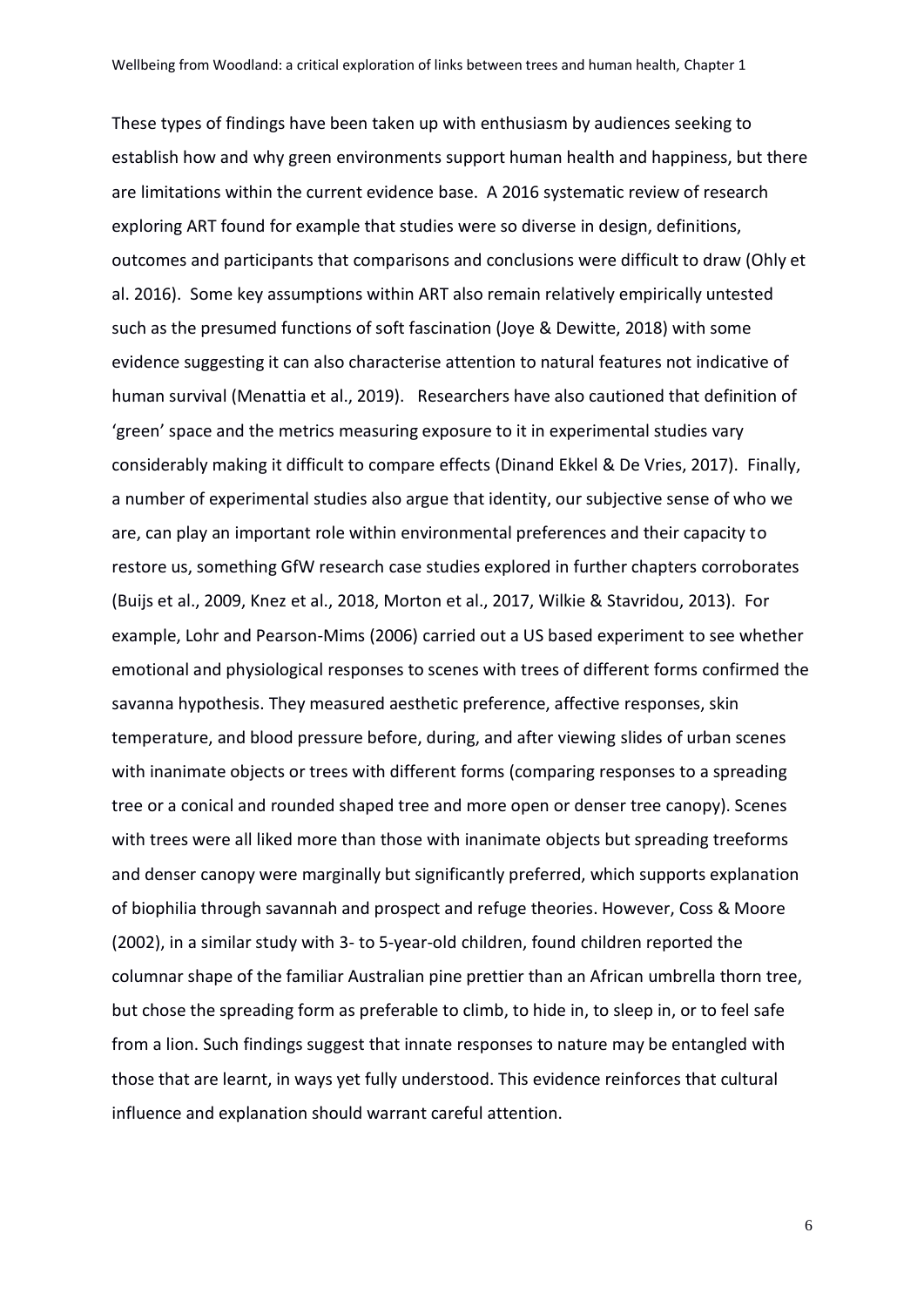#### Cultural perspectives on woodland

Alongside possible innate preference for treed landscapes, our attachment and capacity to feel good in relation to trees, woods and forests varies in relation to social, cultural and economic factors. From a minority world viewpoint, for example, it is easy to forget that non-wood forest products (NWFPs) provide food, income, and nutritional diversity for an estimated one in five people around the world, notably women, children, landless farmers and others in vulnerable situations (SOFO 2018). Trees' material value to humankind varies; for some, an essential living source of food, tools and shelter; for others, felled for timber, fuel and to create space for crops (SOFO 2018). Human populations are increasing rapidly and expected to reach 10 billion by 2050 with a corresponding 50% increased food demand, putting enormous pressure on forested areas in poor areas to convert to agriculture, but threatening the livelihoods of those dependent on the forest and the continuation of variety of life on Earth. Trees regrow, at least if they are not clear felled. This capacity to withstand many forms of attack and their resilience are perhaps also sources of trees' cultural importance. They not only provide for our physical needs but inspire endurance and fortitude. As Wilson (2019, p. xvi) suggests, 'Trees do more than nurture our physical bodies; they nurture our spirits and our souls, as well'.

People respond more positively to trees than to other plant types in the landscape (Tahvanainen et al., 1996) and they are interwoven into our ideas about who we and our communities are. Many religions for example have symbolic trees, like the tree of knowledge in the Garden of Eden and the Bodhi tree beneath which Buddha found enlightenment. In Maori culture, the towering kauri tree is the son of Land and Sky and God of the Forest. Trees have also been associated with the nurturing of mankind since ancient times. Some species of ash tree exude a sugary substance called *méli*, which was harvested commercially in Greece until recently, and in Norse mythology, Yggdrasil, the world ash, is said to have mead flowing through its branches and to rain honey

[\(http://www.musaios.com/ash.htm\)](http://www.musaios.com/ash.htm). Tree and forest imagery have been central to projects of nation building for example, the Oak is emblematic of reputed steadfastness and endurance in England (MacNaghten and Urry, 2001, Stafford (2016). While the tree is often valorised in the singular, *en masse* as 'forest', they sometimes elicit more ambivalent views, with many fairy tales depicting woods as dark, unsafe and hostile. Spiritual, literary and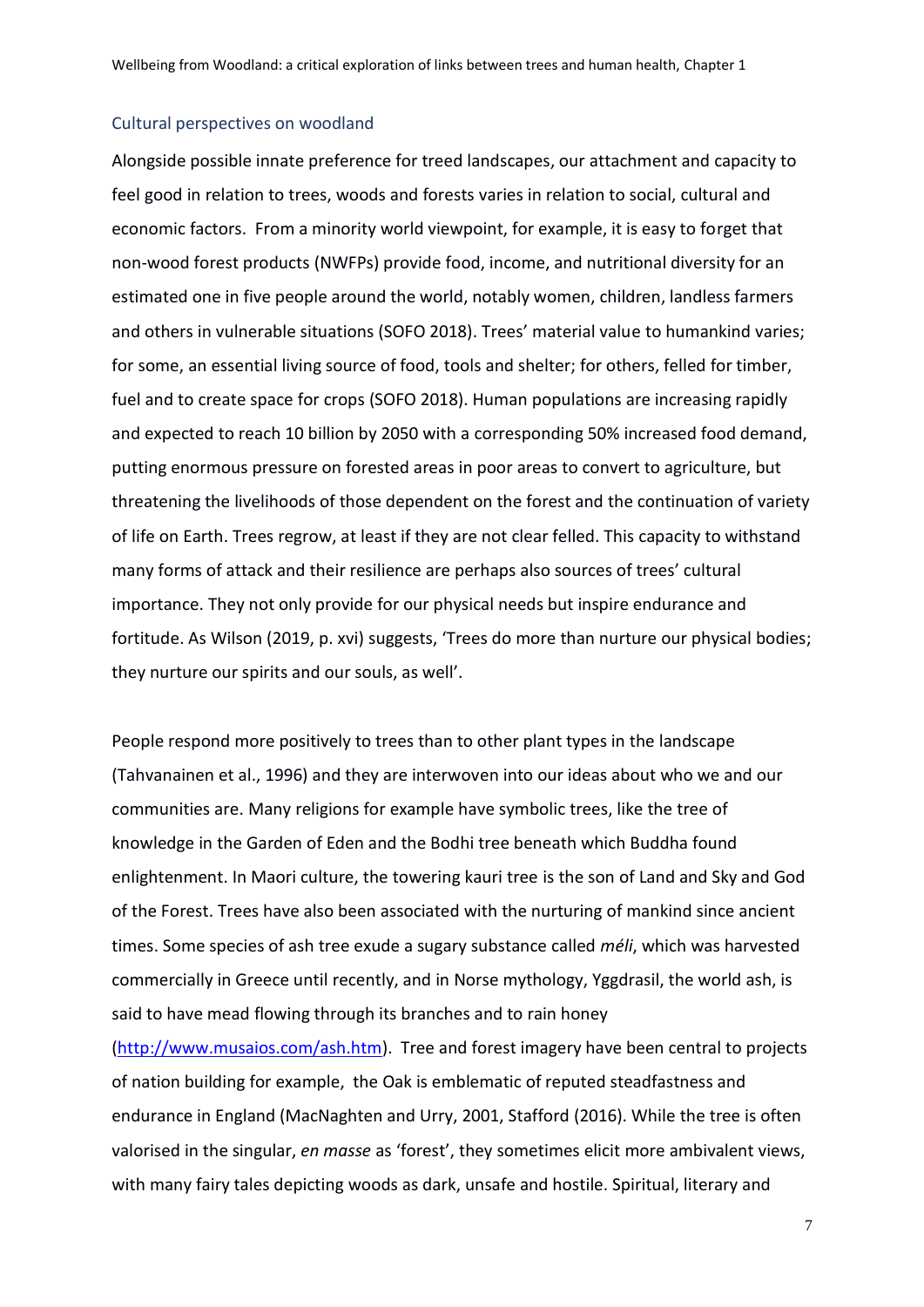cultural meanings enrich the scientific biodiversity represented by the over 60,000 species of trees on our planet. Several studies of public views of woodland in the UK have found that adults perceive trees in relation to such historical and cultural significance, as symbols of nature, life, the state of the environment and British values (O'Brien, 2005, Carter et al., 2011).

There are many woody words beyond forest and woodland, such as copse, spinney, grove, jungle, backwoods, weald, bush, brake, boscage, coppice, chase, plantation, scrub, thicket, greenwood, wildwood, rainforest, which conjure a variety of cultural associations, and this is just in the English language. England itself only has 13% of wooded land compared to an average of 44% in the rest of Europe and 31% worldwide (SOFO, 2018). Like snow types in Inuit, the density and types of trees within forests within different countries perhaps impacts both on the number of associated words and the cultural meanings that they represent. For example, when there was a threat to publicly owned forests in England in 2011, the response was an unanticipated popular outcry. This may have reflected preferences for arboreal landscapes, cultural valuations of this natural heritage, but perhaps also an awareness of the scarcity of this resource is in England -the chance that access might be further restricted hitting a chord with many (BBC, 2011). Plans to privatise large areas of publicly owned forest resulted in 42,000 responses to a public consultation by the Panel appointed to advise on forestry policy in England (Independent Panel on Forestry, 2011). The potential loss of this asset refreshed popular appreciation of woodland, which had been stimulated earlier following widespread felling between 1950 and 1975, and gathered pace during shifts to more mixed woodland planting since the 1990s and the establishment and expansion of the UK's Woodland Trust (Rackham, 2010).

Trees are often seen as totems by long-established communities that had grown up alongside them (Ingold, 1993) carrying meaning across generations, but diverse cultural meanings can collide. Indigenous management of forests in India based on mutuality of humans and nature were transformed into plundered timber mines during British colonisation (Macnaghten and Urry, 2001). Similar tensions between conflicting values are evident in Levang et al's study (2007), describing how extreme deforestation in Indonesia is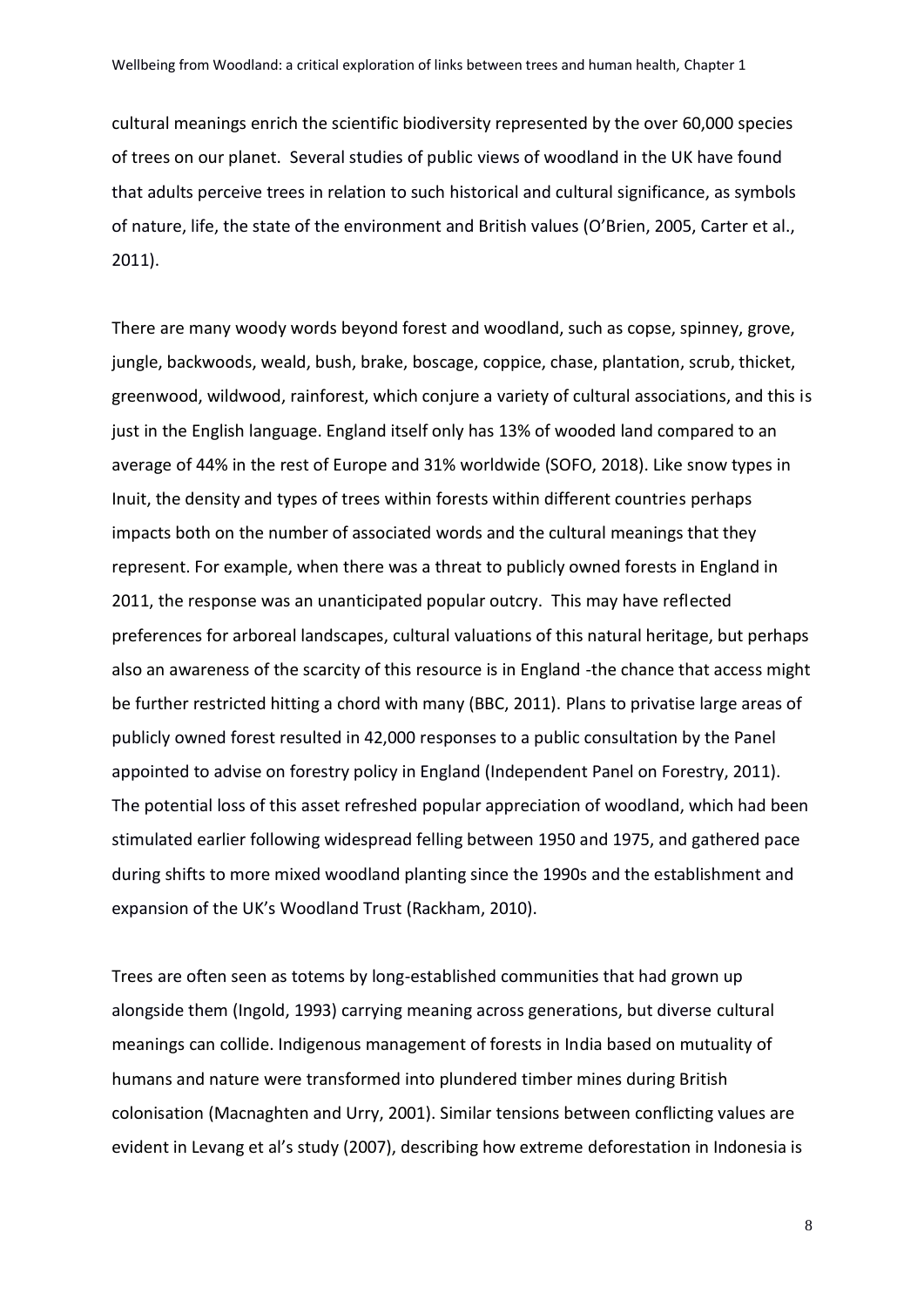entangled within priorities of economic gain and cultural loss that continues to resonate within and across nations. Richard Mabey (2007, p.9) reflects that:

The long pattern of our relations with trees begins to look familiar...dependence and notional respect at first; then hubris, rejection, the struggle for dominance and control; then the regret for lost innocence, the return of passion, the pleading for forgiveness.

Some of our capacity to derive wellbeing from spending time in woodlands is thus likely connected to the cultural associations trees and forests hold for us and whether they reinforce a sense of positive personal and collective identity.

#### Sociodemographic influences on woodland experience

Sociodemographic factors also influence attitudes towards woodland as well as the types of engagement we have with arboreal landscapes (Macnaghten and Urry, 2001, O'Brien, 2004). As MacNaghten and Urry (2001) note in their focus group study of attitudes towards woodland within various social groups (from country sports enthusiasts to inner city youth), the affordances of treed landscapes, revitalising, relaxing, social, solitary, active or passive, are experienced very differently according to personal and family life-stage, socio-economic circumstance, and geographical location. So, for example, ancient broad-leaved trees were perceived as symbols of freedom and the English countryside for most groups, but commercial conifer plantations were preferred by Asian young people. This group, who were not interested in spending time amongst trees, was the only one to raise a global ecological need for more woods and forests as a higher priority than personally being in nature. Younger people tended to emphasise use of woodland for being physically active; while outdoor specialist and outdoor enthusiast groups described making use of woods as a rich resource, for foraging flora for food or medicine and developing skills of coppicing, trapping and charcoal making.

A similar focus group study in the southeast and northwest of England by Forest Research (O'Brien, 2004) found woodland was especially valued for social and emotional wellbeing (rather than physical health benefits) through providing an escape from daily pressures.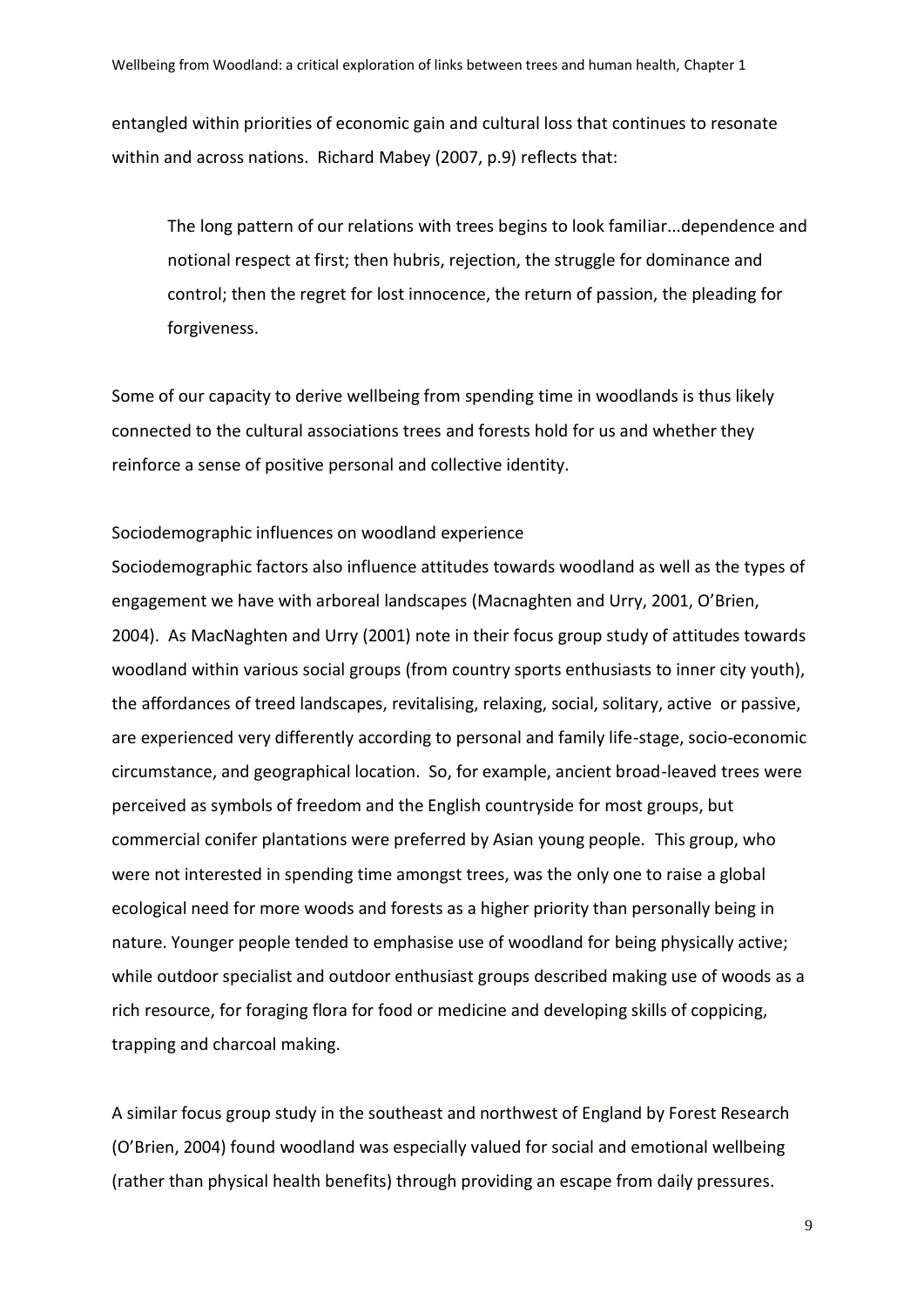Even in small copses near busy roads, the sense of quiet and being 'away from it all' persisted, although most women regarded visiting forests alone as somewhat risky. Groups tended to attribute feeling good in woods to the multisensory immersion that they provided and to positive cultural, spiritual and historical memories that they stimulated. Their sensory appreciation was at the level of the wood, the individual tree (down to the leaf shapes and tiny lichens growing on them), and the woodland wildlife and flora. In making cultural associations, they referred to Robin Hood, Thomas Hardy and the oak as emblematic of Britain. Generally, people liked safe managed woodland with clear paths and picnic areas and Tyrväinen et al. (2005) found that for urbanised people, relative familiarity and perceived safety of natural areas was crucial in enhancing restoration in nature. However, broad leaved woodland was mostly preferred to conifer plantations.

The woodland case study sites explored in subsequent chapters were mixed broadleaf and conscious that the type may influence responses to it, we are careful to describe the type of woodland in each case study. In the light of these variations in response, we would also advocate further research that explores meanings of woodland wellbeing in different countries with different tree species and densities of woodland.

There is interesting evidence that suggests that when natural environments become associated with work their restorative capacity can be limited. Children, for instance, who take part in agriculture in rural areas report reduced restorative experiences than children who spend only free time there (Collado, Staats & Sorrel 2016). A similar conflict seems to operate for forest workers. Although trees in educational and working environments have been shown to offer wellbeing benefits, forest professionals do not report as much restoration after forest visits as non-forest professionals (von Lindern et al., 2013), perhaps because of experience fatigue. Nature's restorative qualities differs according to our daily relationship with nature. This might be explained by the concept of cultural density (Waite, 2013).

## Cultural lightness in woodland

Woodland settings in the UK have fewer cultural associations than their everyday contexts for many people, and novelty is sometimes proposed as supporting engagement with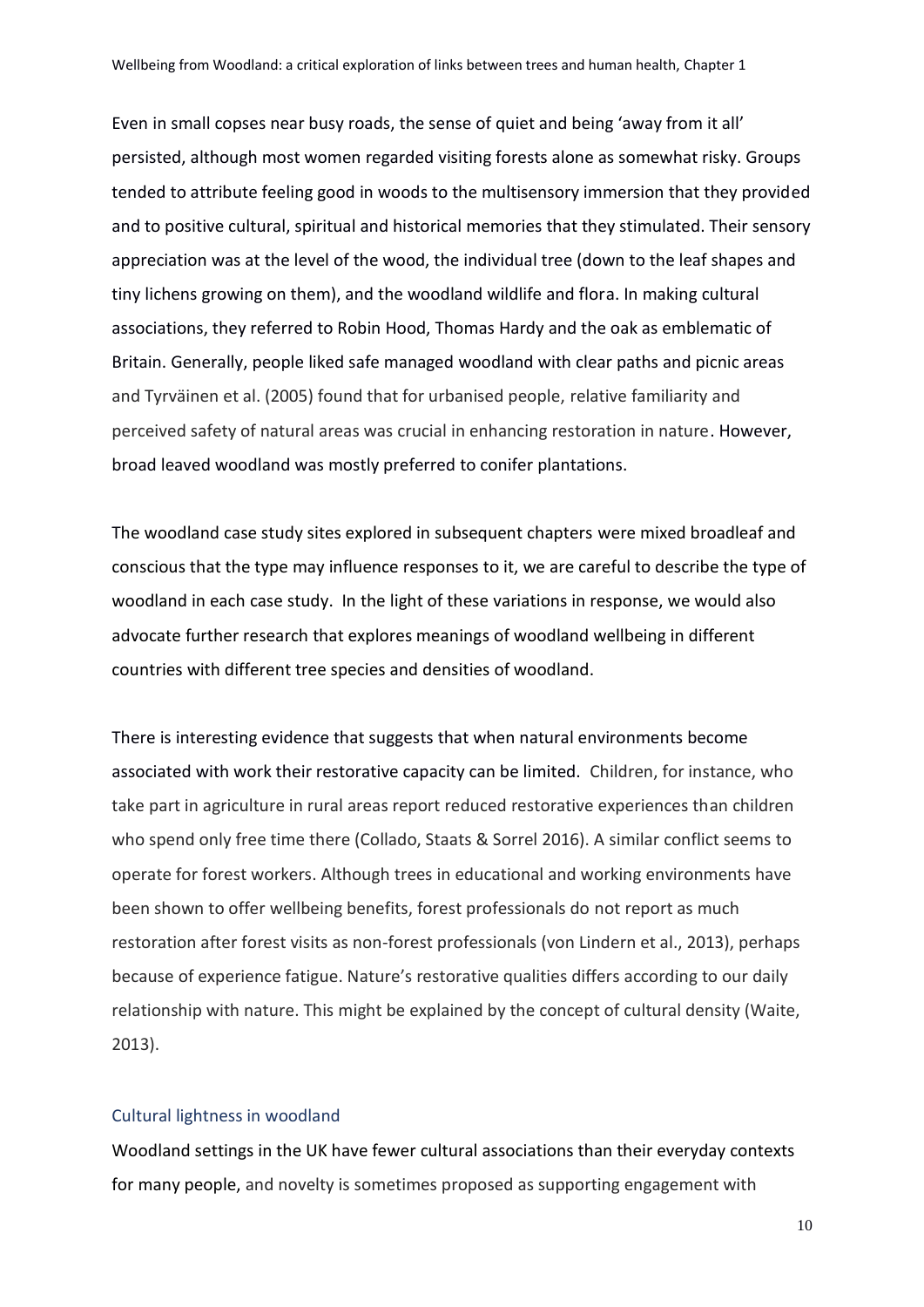natural environments and allowing new ways of being (Waite & Davis, 2007). Knopf (1987, p 787) suggests that the unfamiliar culture of green spaces can challenge 'accustomed behaviour patterns, resources, and problem-solving styles.' The non-judgemental indifference of nature permits self-expression, whilst its relative stability requires less exercise of control. This potential freedom to behave in ways not dictated by our usual habits has also been noted by Waite (2013), who through the concept of institutional habitus suggests that the 'cultural density' of natural environments is often 'light' carrying fewer expected norms of behaviour. Cultural lightness is argued to provide more opportunities to be oneself or try new behaviours, away from the constraints of daily life (Ibid).

# Plants as partners: Interspecies relational theories

Other research, drawing on new scientific insights into the 'agency' - capacity to act - of the more-than-human world, has begun to challenge anthropocentric theorisation from evolutionary, psychological and more recently, cultural perspectives.

Rather than a mere backdrop to human action, plants have been shown to engage in forms of interactive relations and behaviours, processes which were formerly assumed to be available only to some animals and humans, including perception, memory, learning, decision-making and intra-species communication (Beresford-Kroeger, 2010; Gagliano, 2015, 2017; Gagliano et al., 2012). A blurring of boundaries between human/nonhuman and what it is be sentient/non-sentient may be necessary to explore people and natural world intra-actions (Stephens et al., 2019). Stephens et al., (2019) argue we need to become more critically aware not only of the dimensions of our personal wellbeing but our responsibilities for the wellbeing of others, including other species (Stephens et al., 2019). This is a world away from the developmental model of nature values proposed by Kellert (2002), which essentially places humankind at the top of Nature's pyramid.

Our current environmental crisis is arguably underpinned by devaluation of plants and microbiota as 'humbler' participants in life on Earth in Western scientific taxonomy (Gagliano, 2013). Gagliano suggests that if we were better able to simply 'be' nature as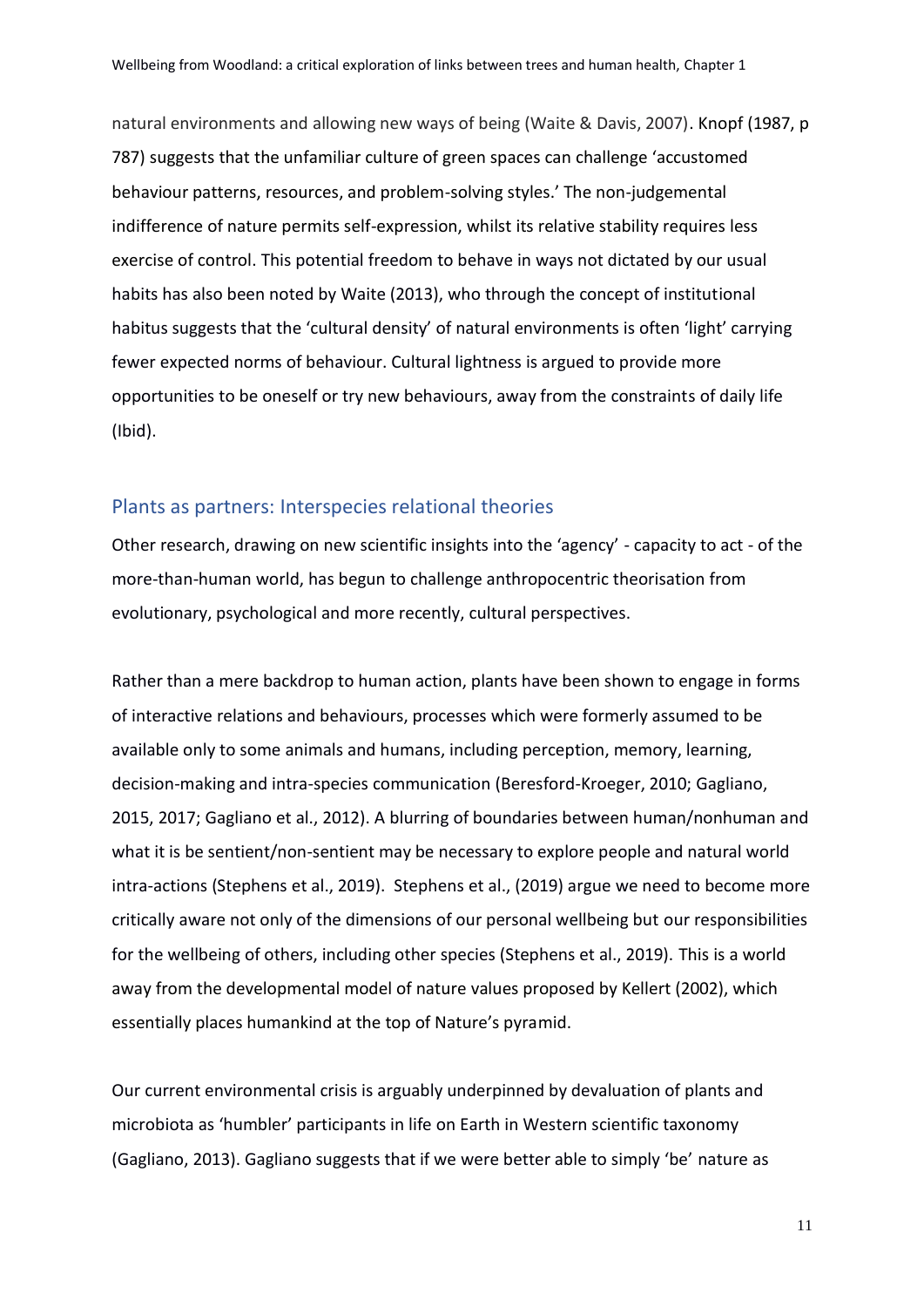plants are we might better appreciate our role within a global network of interrelations. Plants, she says, can:

'teach us to move past the illusion of duality that restrict modern life...and enter a level of entangled reality where there is no time and no separation into self and other, hence no conflict, no destruction, no ecological crisis. Because of this unitive ability to feel at one with life and see the dignity of all manifestations of life, this view of the world cherishes and accepts all beings "as is" in a non-controlling and non-hierarchical way (Gagliano, 2013, p. 6)'.

Gagliano's suggestion that we take a plant perspective to better understand ourselves and our interrelation with the non-human world can lead to new insights. A tree does not stand alone for example; it is a holobiont - dependent on many other organisms and with many organisms depending upon it. Humans can also be regarded as holobionts, assemblages of different species that form ecological units (Mills et al., 2019). Dominant conceptualisations of the relationship between nature and culture are often founded upon an anthropocentric view of what it can do for us. Even recognising that nature and culture merge and we are part of nature, we still face challenges to our comprehension of this as we inevitably see through our human cultural lens. Our very struggle to understand puts us at a disadvantage in fully inhabiting our interconnectedness with nature, as Gagliano (2019) points out.

Nonetheless, nature is demonstrably a network of symbioses with increasing evidence for physical association between individuals of different species for significant parts of their life (Haskell, 2017). This turns the idea of competition being the dominant (or only) impetus on its head, reconfiguring many relationships between species as cooperative and mutual, maintained by communication and a collective intelligence according to some scholars (Gagliano, 2013; Stephens et al., 2019; Mills et al., 2019). The term wood-wide web has been coined to describe the relationship between fungal mycellia, trees and other plants in a complex network of soil ecology (Wohllenberg, 2016). In this broader multi-species picture, communication and learning are not the preserve of 'higher order' mammals. Plants here are sentient - perceiving, feeling, learning, remembering and anticipating - knowing when they are going to be fed or be attacked by pests for example (Gagliano & Grimonquez, 2015). Using a biological lens, we can see that plants for example interact with their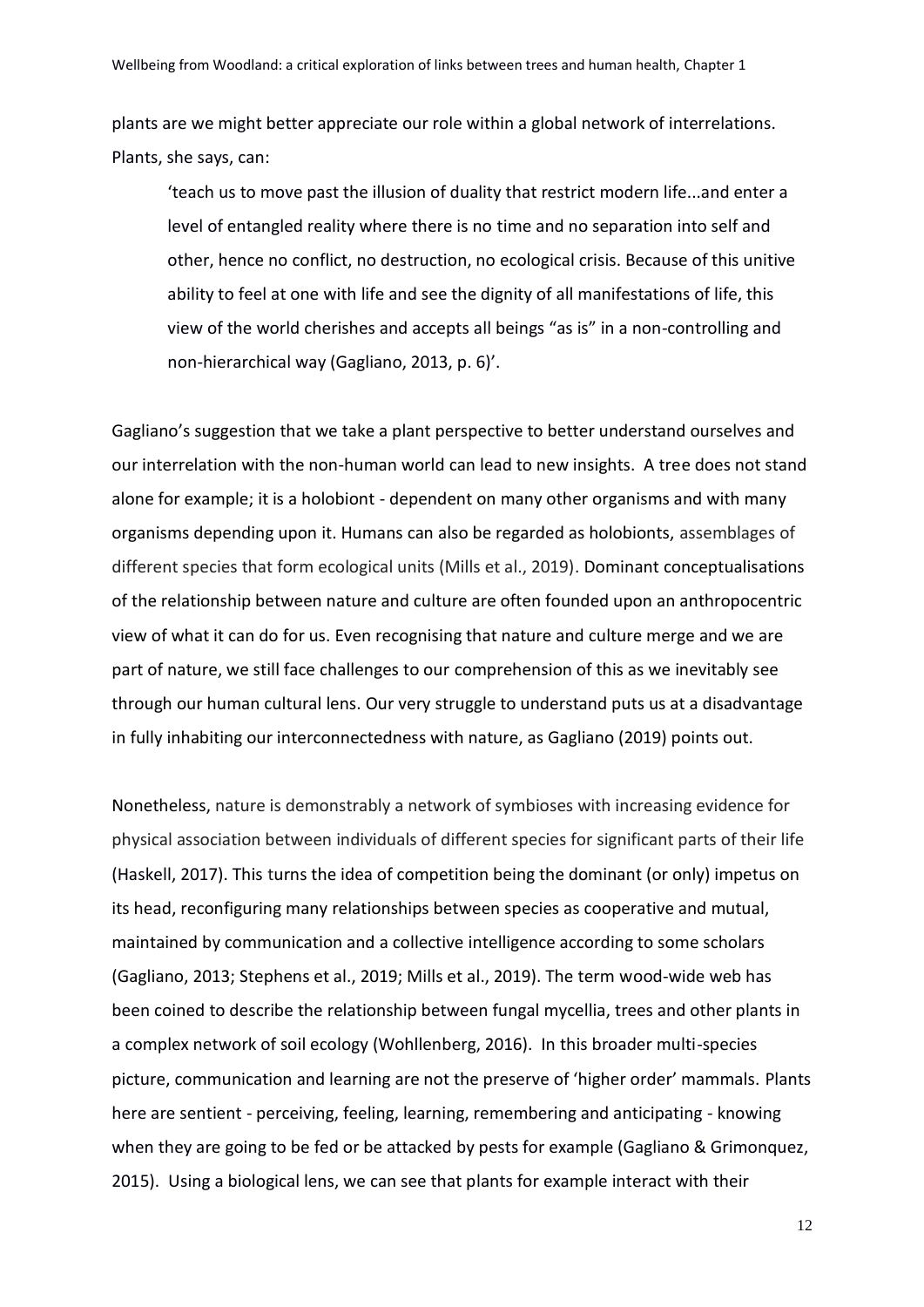environment through chemicals, conveying messages that are acted upon by recipients. Gagliano and Grimonquez (2015) define language as 'a meaning-making activity at the core of every form of life, including plants' (p147). The authors suggest that reconceptualising language as embodied and 'beyond words' acknowledges plants' subjectivity and status and could renew appreciation of our kinship with the more than human. It could be argued that plants and trees along with all matter sharing our planet are our partners - from the Middle English origin of the word as 'joint heir' and 'engaged in the same activity' of being (Dictionary.com).

In contrast, others have questioned the need to attribute anthropomorphic intention and purpose to interactions which may be governed more prosaically by genetic programming. Jose, Gillespie and Pallardy (2004, p. 239), for example, examine a range of possible interspecies relationships, including Amensalism, where one species is inhibited and the other unaffected; Allelopathy, where one species suppresses the growth or another; Commensalism, where one species benefits and the other one is unaffected; Competition, where both species are negatively affected as a result of each other's use of resources to grow; Mutualism (or synergism), where both species are positively affected; Neutralism, where neither species affects the other and Predation and Parasitism, where one species consumes the other from the outside or inside. Not all relationships are necessarily positive for all concerned across plants and animals including humans!

However, beneficial networks have been found to exist through holobiont relationships beyond the plant world. Mills et al. (2019) point out that people living in or near more biodiverse environments have less illness and live longer than those from less biodiverse areas, independent of socioeconomic status. Such interdependencies suggest human health outcomes can be enhanced by increasing biodiversity with relatively low risk and cost in urban contexts where more and more people are living. Non-human agency, observable in the apparently independent existence of trees, woodland plants, animals and birds, has also been suggested by Milligan & Bingley (2004) as an appealing quality of woodland for people who are stressed.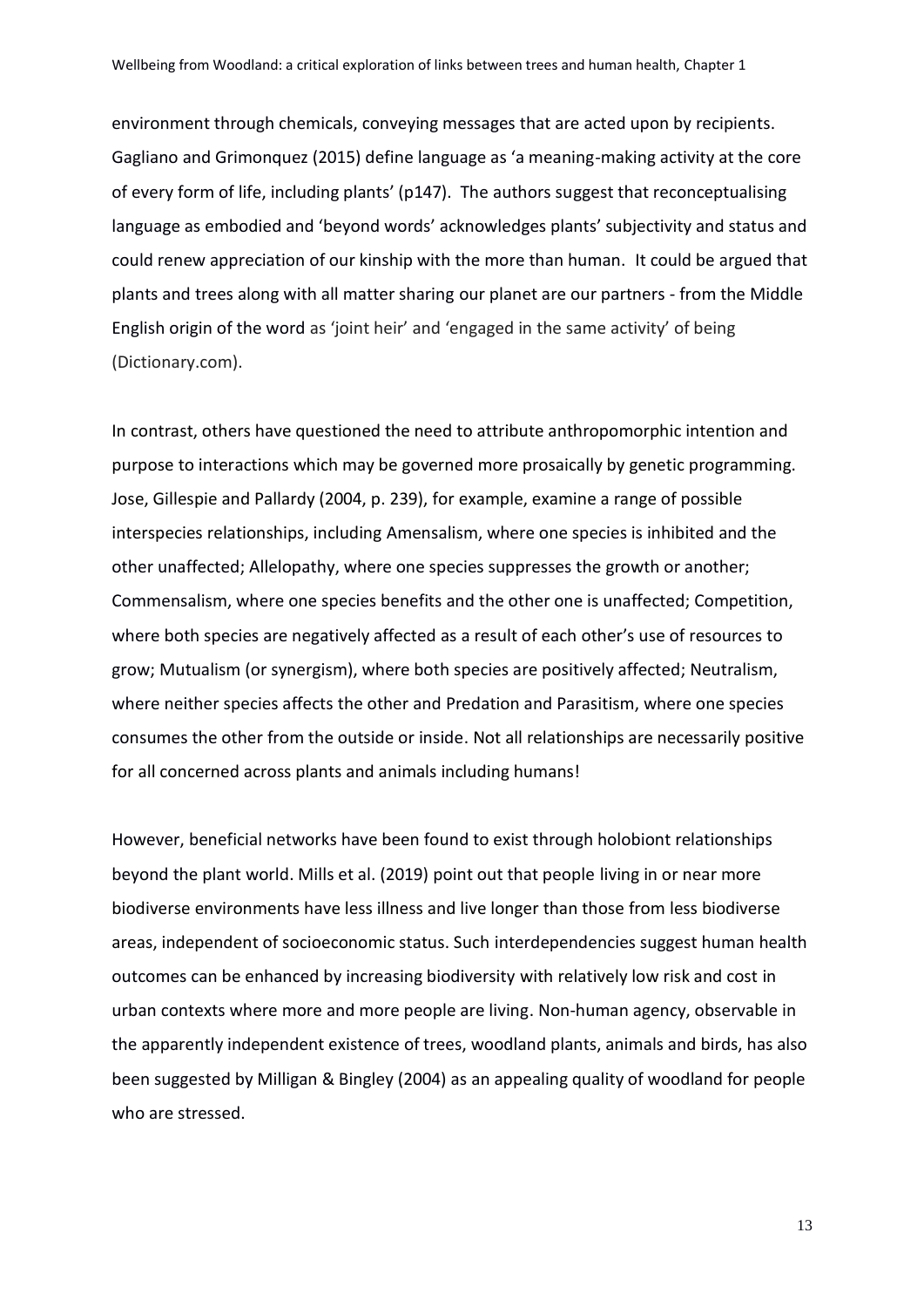## Popular woodland practices

As we have argued there is a need for more subtlety in understanding what woodland wellbeing comprises. In this next section, some current woodland-based activities in the UK are considered to illustrate contexts within which woodland wellbeing services are being assessed and/or promoted.

The Natural England survey, Monitoring Engagement in Natural Environments (MENE, 2018) has been charting the use of green space in England for a decade. Results from MENE 2015- 16 estimated a total of 446 million visits to woodlands in England during that year; over 100 million more than when the survey began in 2009 (Forest Research, 2018). The MENE surveys also tell us why people visit; 50% of visits were primarily for health and exercise; 38% for walking the dog and 34% to relax and unwind in 2017/18 (MENE, 2018).

In a survey by Forest Research (2017) of a representative sample of over 2,000 adults aged 16 and over across the UK, sixty one percent of respondents had paid visits to forests or woodlands for walks, picnics or other recreation over the last few years and of those, about three quarters had visited at least once a month during the summer. A much smaller proportion (3%) had been involved actively in woodland conservation, for example through tree planting, volunteering or community-based woodland. However, more than nine in ten respondents said they saw woodland as a place to relax and de-stress and/or valued them for fun and enjoyment.

Staats and Hartig (2004) found that a forest walk was preferred to a walk in the city when people needed to feel restored and that this benefit was also strongly linked to their expectation that it would do them good. This awareness that some environments are more beneficial may enable people to make better choices for their wellbeing (Korpela and Ylén et al., 2009).

Woodland environments have also long been identified as sites for children's adventurous play. Playlink assessed play space in Forestry Commission owned woodland, suggesting structured play spaces at the entrances to woodland could provide steps towards free play deeper in the forest (Playlink, 2008). This research led to the establishment of The Growing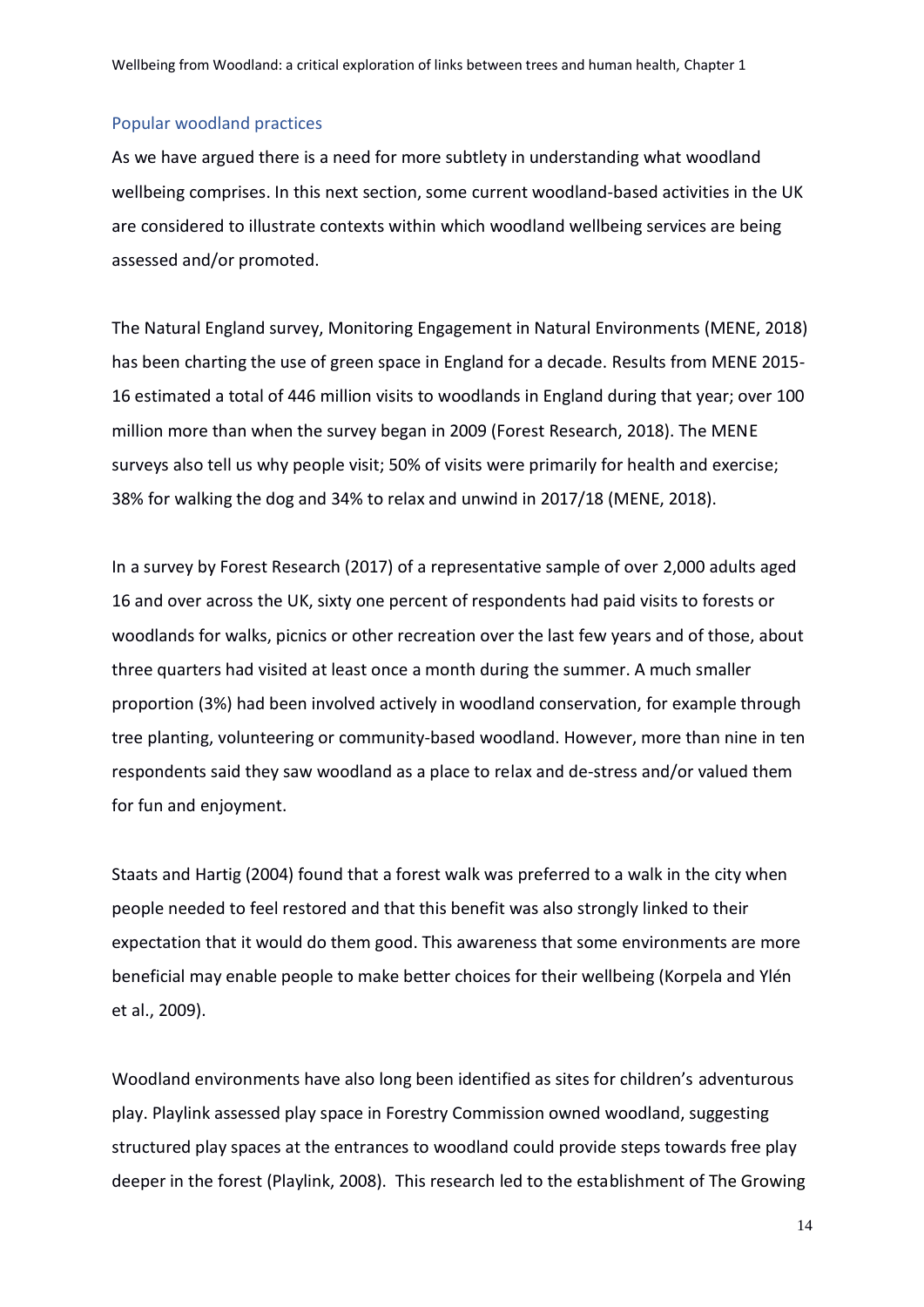Adventure approach, promoting nature play spaces, environmental play programmes and independent play in woodlands as potential ladders of engagement. The idea is that designed spaces and/or programmed and supervised activities will over time build confidence to explore woodland independently (Gill 2006). For teenagers too, forest can provide freedom to express themselves. For example, having their own 'territory' to meet up and spend time with friends was valued by young men in Scotland (Weldon et al., 2007; King, 2010; Morris & O'Brien 2011).

Another form of woodland practice that is mostly focused on children's engagement and wellbeing is Forest School. What Forest School is remains a contested topic (See for example, Leather, 2018; Waite and Goodenough, 2018) but it is gaining momentum across numerous countries worldwide as a means of supporting children's health and wellbeing. Generally, it provides opportunities for children to have regular and frequent contact with woods, to be physically active, to learn through pursuit of their own interests and to become familiar with their local woodlands (Forest School Association, n.d). There is wealth of research now about Forest School (and examples of practice discussed in later chapters). For example, Roe and Aspinall looked at its role in anger management with young people. Comparing behaviour in school (in a mainstream secondary school and a residential special school), and forest settings and its effects on pupils with 'good' or 'poor' behaviour, they found Forest School helped control anger in young people at risk (Forestry Commission Scotland, 2009).

Studies exploring woodland based practical conservation activity (such as that organised by the Forestry Commission, Wildlife or Woodland Trusts), have established that effects it can elicit include spiritual connection to nature and its purposes (O'Brien & Morris, 2014), a sense of biophilic wellbeing and nurturing (Waite, Goodenough, Norris and Puttick, 2016), social connection and heightened physical activity (O'Brien, Townsend & Ebden, 2008).

Forest bathing or Shinrin-Yoku has gained recent popularity in the UK with many organisations offering mindful slow walks in woodland. As explored earlier, much of the evidence supporting its delivery as a psychological and physiological woodland based health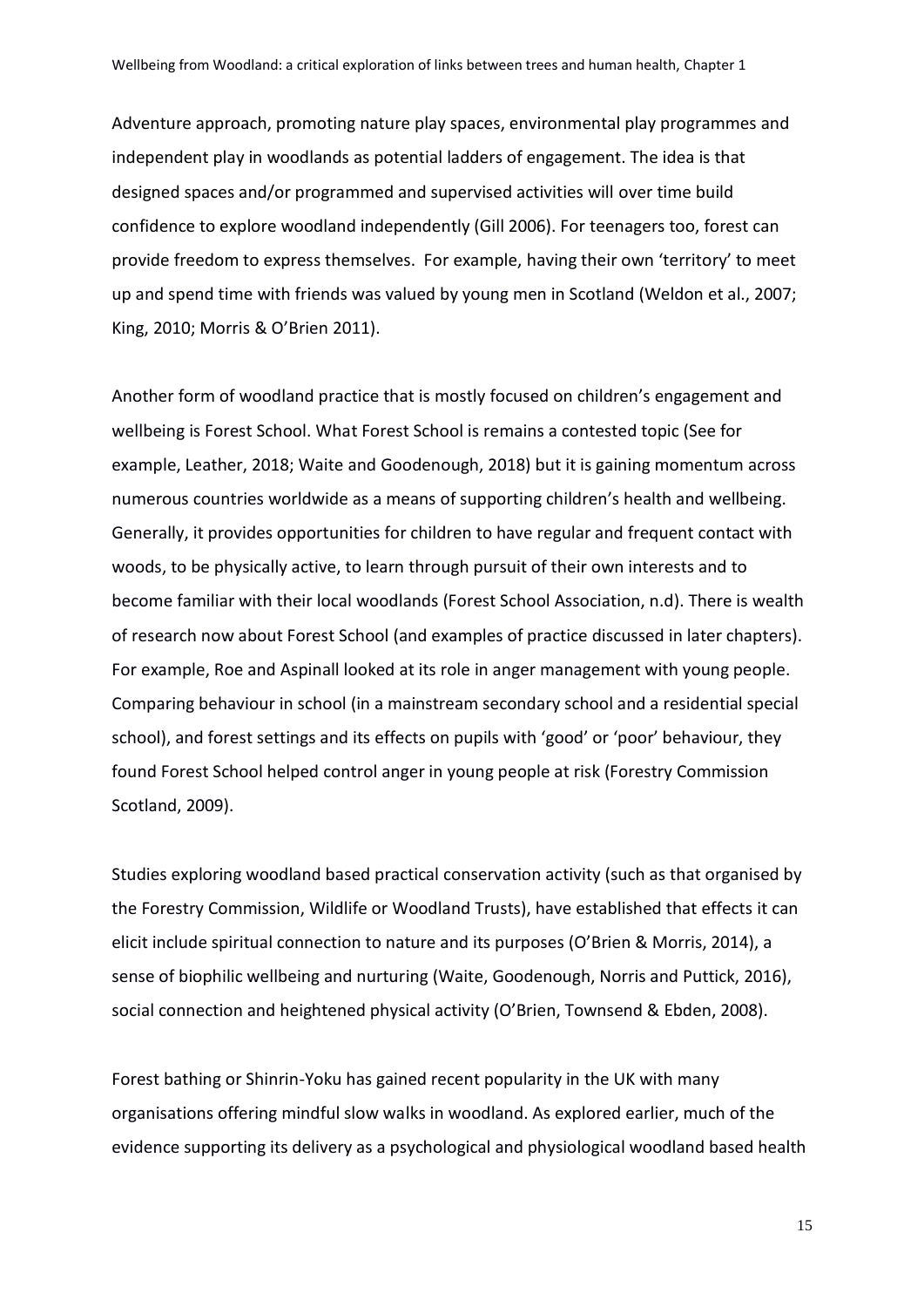services originates in Asia. More research based In Western contexts is needed to begin to explore the effects in different cultures and woodland types.

The National Forest is a huge, new Forest plantation intended to regenerate the physical, economic and social landscape across 200 square miles (520 km2) of central England. Six million trees have increased woodland cover in this region from 6 to 16% in a little over a decade. A study of the impact of the Forest has been carried out by Morris and Urry (2006) where evidence was gathered by spending time with people as they engaged in forest- or non-forest-related activities, such as walking, going on site and educational visits, farm work, tree planting, attending meetings, photography and volunteer work. Sheller and Urry (2006) question conventional distinctions between static 'places' and mobile 'people' who travel to, visit, or access them. They argue that as people move around experiencing but also remembering, imagining and changing, places 'move around' with them. As such, people and place merge in the way that Quay (2017) suggests in his concept of cultureplace. Experience is an amalgam of habitus and the density of cultural norms in places (Waite, 2013), which shapes individual perceptions of and responses to the same events. Thus, for some, tree planting may be seen as the 'new build' in the Forest, for others as a memorial for past communities and times of coal mining, while some may reposition farmers as dog wardens to clear up after their dog walking across now open access land. Morris and Urry (2006) highlight how meanings of places are multiple, shifting and contested but that sources of wellbeing can accrue across many different relationships.

The relationship of effects due to different woodland environments, activities and groups of people can be hard to untangle within research reviews and a framework for comparison such as that proposed by Waite et al., (2016) can help to distinguish the factors that are most influential in different contexts. In Chapter 2, we discuss how the template provided for practitioner-researchers scaffolded attention to purposes/aims, content of sessions, the pedagogies used and features of place with specified nuanced outcomes to enable clearer understanding of contributions to woodland wellbeing.

## What is woodland wellbeing?

Forest Research (O'Brien & Morris, 2014) synthesised the results of thirty-one research studies between 2001 and 2012, exploring well-being benefits from a wide range of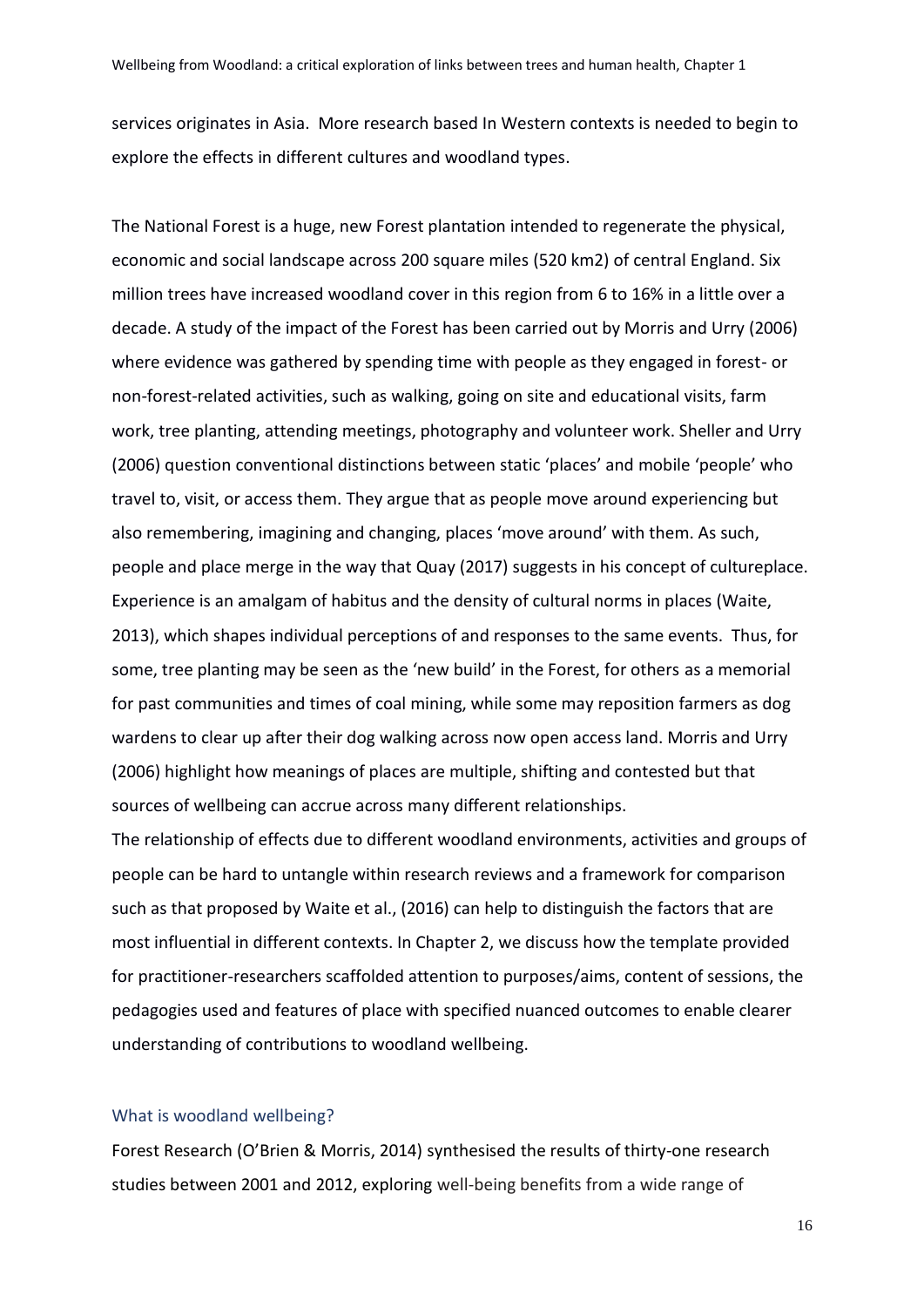engagement with woodlands in Britain. Personal and public/community benefit survey questions concerned physical well-being, nature connectedness, mental well-being, education and learning, sense of place, social connectedness and economy. Nature connectedness, mental well-being and sense of place were the three most salient well-being benefits identified from the metanalyses.

The first of these is exemplified by a study that looked at transcendent experience in woodland. In 2001, Williams and Harvey in an area of Australia with dense temperate rainforest, open forests of tall mountain ash, scrubby woodland, eucalypt pockets and pine plantation, conducted a study of 131 people who visited, worked or lived in these forest areas. They asked them to describe a transcendent moment and associated causes, thoughts and behaviours, rating the event for qualities, such as absorption, sense of union and timelessness (Ibid). They found these clustered around three dimensions: fascination, novelty and compatibility.

Fascination was characterised by a feeling of being overwhelmed and fascinated by the forest; belief that the experience was caused by the forest; acute awareness of feelings in body and mind; and description of the environment as complex, full of variety and change. Novelty was associated with a new experience but included familiarity, arousal and coherence of the environment. Compatibility was linked to feelings of ease, a sense of belonging in the environment and achieving goals and power over the forest. Six types of experience were noted in their study: Diminutive, Deep flow, Non-transcendent, Aesthetic, Restorative (familiar) and Restorative (compatibility), with transcendence encapsulated in Diminutive and Deep flow experiences. Deep Flow experiences were more relaxing and generally attributed to multiple soft foci being present, while Diminutive ones were deemed less relaxing and tended to be in response to a strong single focus in the environment. Although 'flow' is often associated with engaging activity (Csikszentmihalyi & Csikszentmihalyi, 1992), Williams and Harvey (2001) found most people attributed deep flow to the material environment itself.

In other work on woodland wellbeing, the presence of other people has been found to be important. Social connections enjoyed during a forest visit were likely to encourage people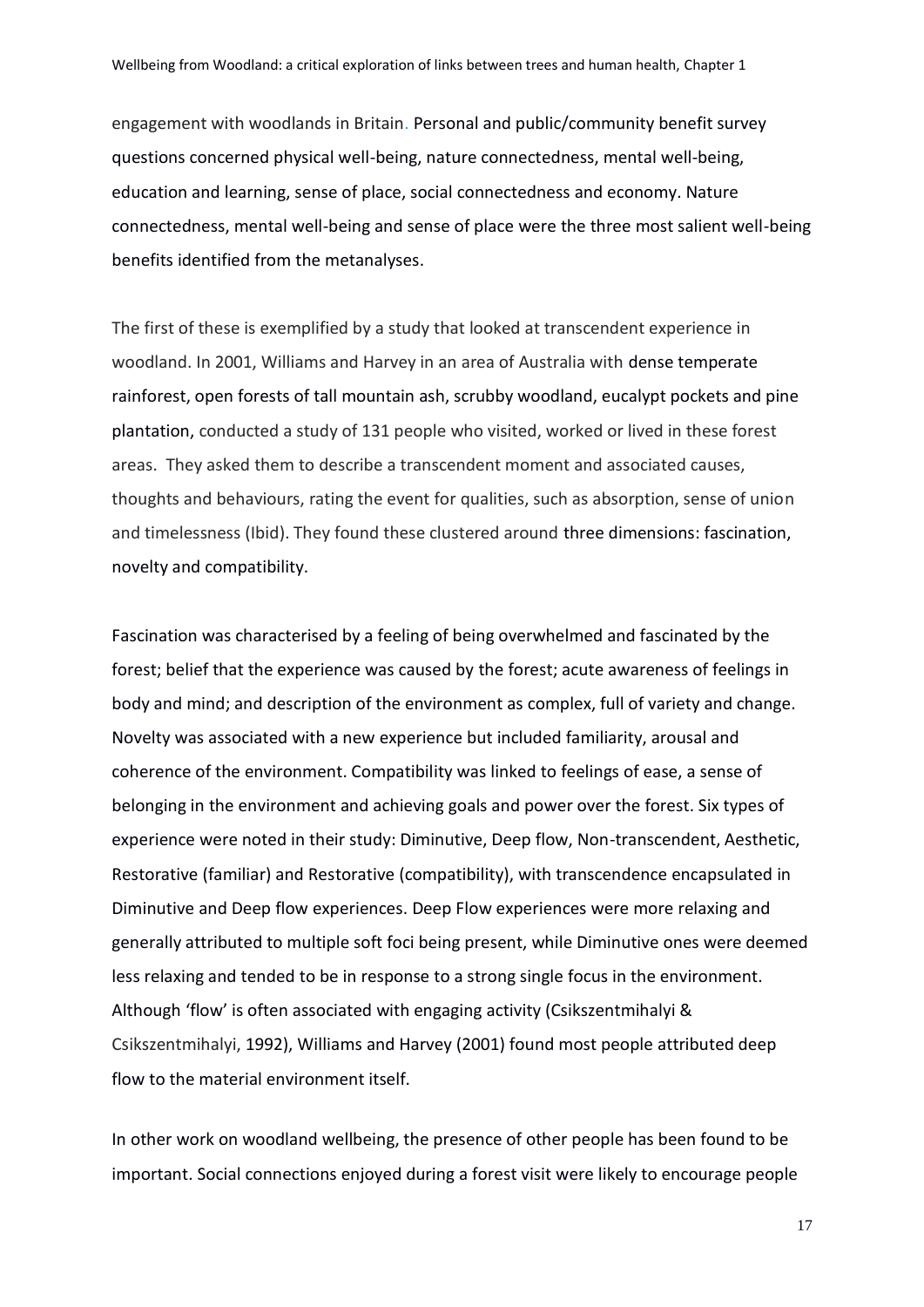to spend more time in forests in the future. Three ways in which social connections might support wellbeing have been suggested: through strengthening social relationships; by developing new social relationships; and via participation and community capacity building (Marušáková & Sallmannshoferet, 2019). However, it is often impossible to assess the direction of cause and effect regarding positive feelings from the forest context and/or social benefits. For example, in a large Iranian study of adolescents, it was claimed that more time spent in forests and parks improved self-satisfaction and social contacts (Dadvand et al. 2019). The relationship was associative rather than causal and stronger associations for boys and older adolescents and those in rural areas, as well as those from the lower and higher socio-economic groups were found. As with cultural responses to different types of forest, and complex interrelationships noted between species, nuanced effects are commonly observed.

Milligan and Bingley (2004) similarly note nuance in the ways young people talk about the woods. For example, Tom distinguishes between types of woodland and how they afford different ways of relaxing:

Some sorts of woodlands seem to lend themselves to particular uses like they're fairly spread out trees so it's quite easy to sort of sit down and whereas some are quite packed together. And it just depends on the woodland, I guess. (Tom, 21 years) (Milligan and Bingley, 2004, p. 63-4)

Jane, however, found dense forest claustrophobic and liked a view out from the trees, resonating with prospect-refuge theory. Trees themselves were seen as calming and protective, with mature trees imbued with wisdom by some, while other young people emphasised their sensory engagement with details in the colours, scents and texture of woodland for relaxation. As the Forest Europe report (Marušáková & Sallmannshoferet, 2019) concluded:

The evidence on the effect of forests on psychological health is not yet good enough to say when, where, and for whom given effects will occur or how long they will last. Positive effects may not be experienced equally by different groups of people (e.g. age, preferences, diseases) and not all types and sizes of forests might be equally effective. (Ibid, p.38).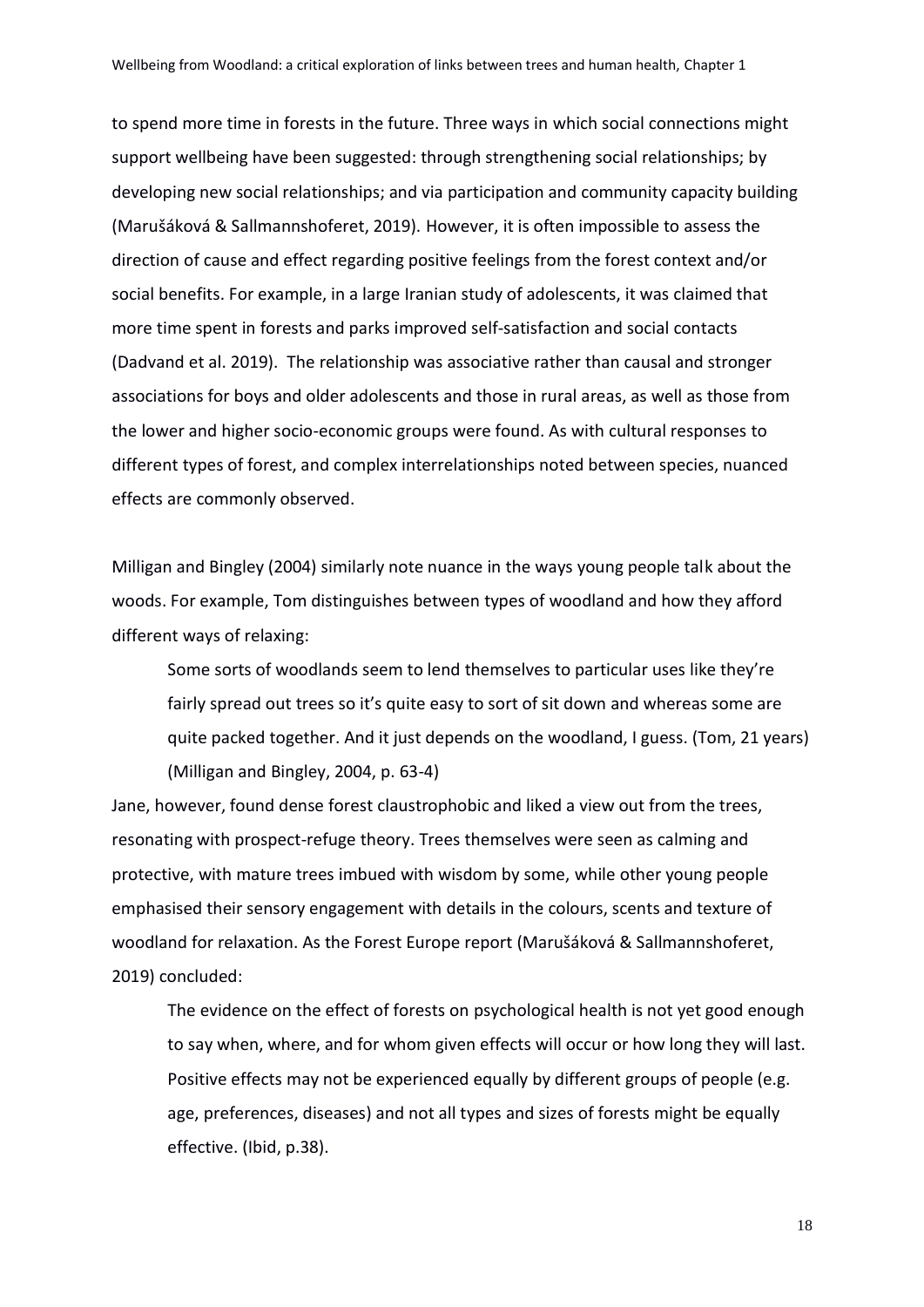Thus, it is vital that we take close account of diverse responses and effects for groups and of woodland types in designing interventions as we will discuss further in Chapter 9.

## **Woodland wellbeing for us and for trees?**

Kauppi, Sandstrom and Lipponen (2018) have traced historical changes in forest cover and Human Development Indicators between 1990 and 2015. Although correlational, not causal links, they suggest that human development and wellbeing can also transform into wellbeing of forest ecosystems, promoting carbon sequestration and global biodiversity. However, this requires a shift from siloed projects for carbon capture, biodiversity conservation or agricultural development to inter-disciplinary and harmonized approaches that balance well-being of people and forests (Kauppi, et al., 2018). According to Endreny (2018), urban areas occupy 4% of the world's land mass and are expanding, but currently urban forests contain more than 10 billion trees, with over 100 genuses. However, there is further potential in these urban areas for 121 billion trees if planted at global average tree density.

What might be the impacts of the entanglement of nature and culture in woodland wellbeing? In this book, we hope to provoke thinking about woodland and natural/cultural impacts on wellbeing by reporting studies conducted in a particular small and relatively deforested part of the world by forest practitioner-researchers. Stephens, Taket & Gagliano (2019) refer to plants as the 'embedded stakeholders of socioecological systems'; many practitioner-researchers referred to trees similarly as they delivered and researched woodland wellbeing impacts. As we turn now to a chapter that frames the complexity of wellbeing, we suggest that the reader carries with them this new ontology and, as we consider the human health and wellbeing outcomes researched as part of the GfW programme, we also reflect on how these activities might impact on the more-than-human world.

To be frank, this was not the position from which we started our programme of work in 2009 but over the years, its sense and centrality has become more and more compelling. Can we achieve sustainability and ecological and social justice through looking only for Good **from** Woods? The cultural service for human wellbeing outcomes has been described as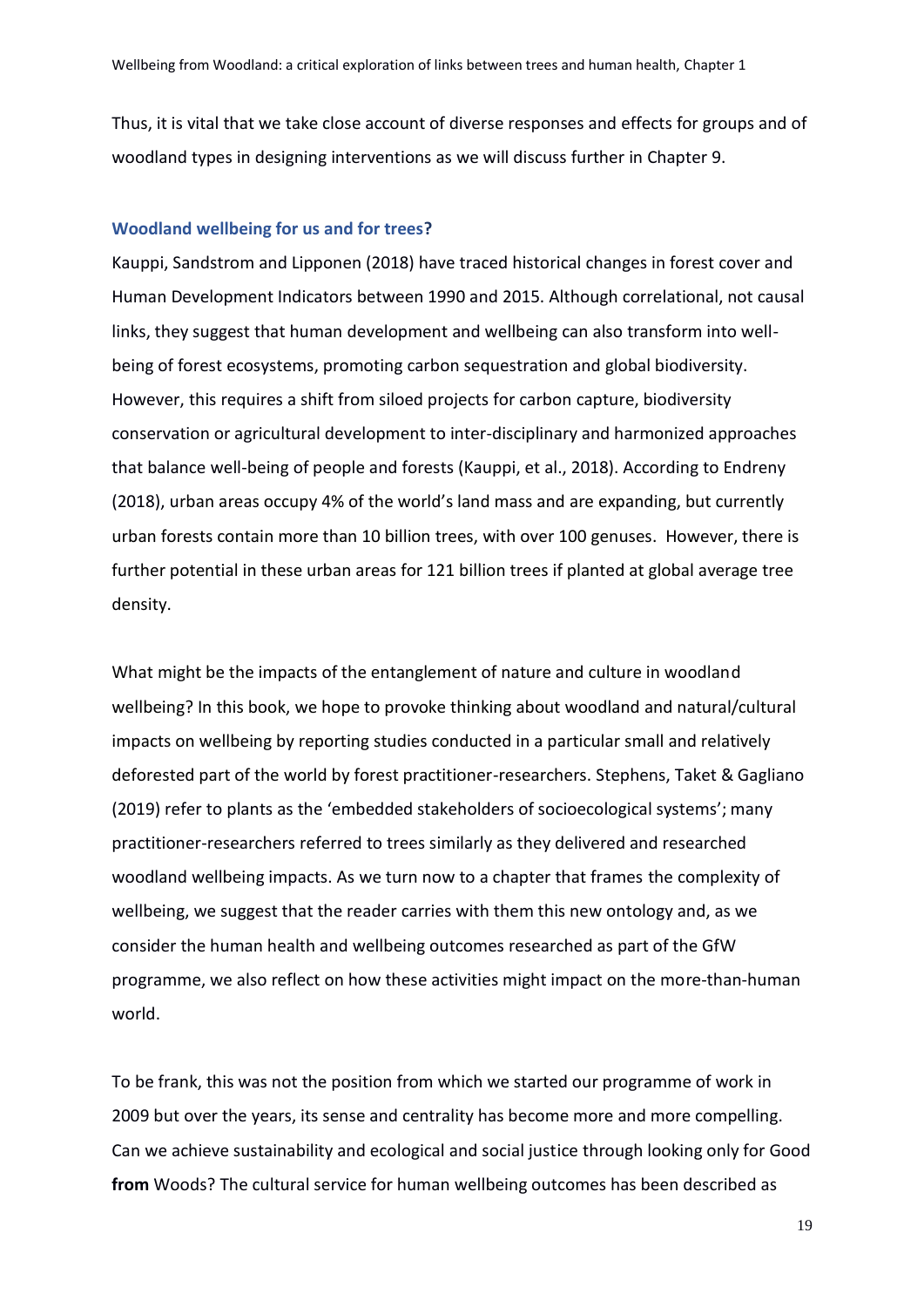'nonmaterial benefits people obtain from ecosystems through spiritual enrichment, cognitive development, reflection, recreation, and aesthetic experiences' (Millennium Ecosystem Assessment, 2005a, p. 40, cited in Ambrose-Oji & Fancett, 2011) but as experimental evidence for the cognitive capacities of plants accumulates, and the interweaving of culture and nature is increasingly recognised, an ethics of woodland wellbeing must surely include trees' welfare (Gagliano, 2017).

## **References**

Ambrose-Oji. B., & Fancett, K., (eds.) (2011). Woods and Forests in British Society: Progress in research and practice. Conference proceedings, *Forest Research Monograph. 3,* Surrey: Forest Research,.

Basu, A., Duvall, J., & Kaplan, R. (2018). Attention Restoration Theory: Exploring the Role of Soft Fascination and Mental Bandwidth. *Environment and Behavior*, 1–27.

BBC (2011). Forest sale axed: Caroline Spelman says 'I'm sorry'. Available online at: <http://www.bbc.co.uk/news/uk-politics-12488847>[Accessed 17 February 2011].

Beresford-Kroeger, D. (2010). *The Global Forest: 40 ways trees can save us*. London: Penguin.

Berman, M. G., Jonides, J., & Kaplan, S. (2008). The cognitive benefits of interacting with nature. *Psychological Science*, *19,* 1207–1212.

Berto, R., Barbiero, G., Barbiero, P., & Senes, G. (2018). An Individual's Connection to Nature Can Affect Perceived Restorativeness of Natural Environments. Some Observations about Biophilia. *Behavioral Sciences, 8*(34).

Blair, D. (2009) The Child in the Garden: An Evaluative Review of the Benefits of School Gardening. *Journal of Environmental Education. 40* (2), 15-38.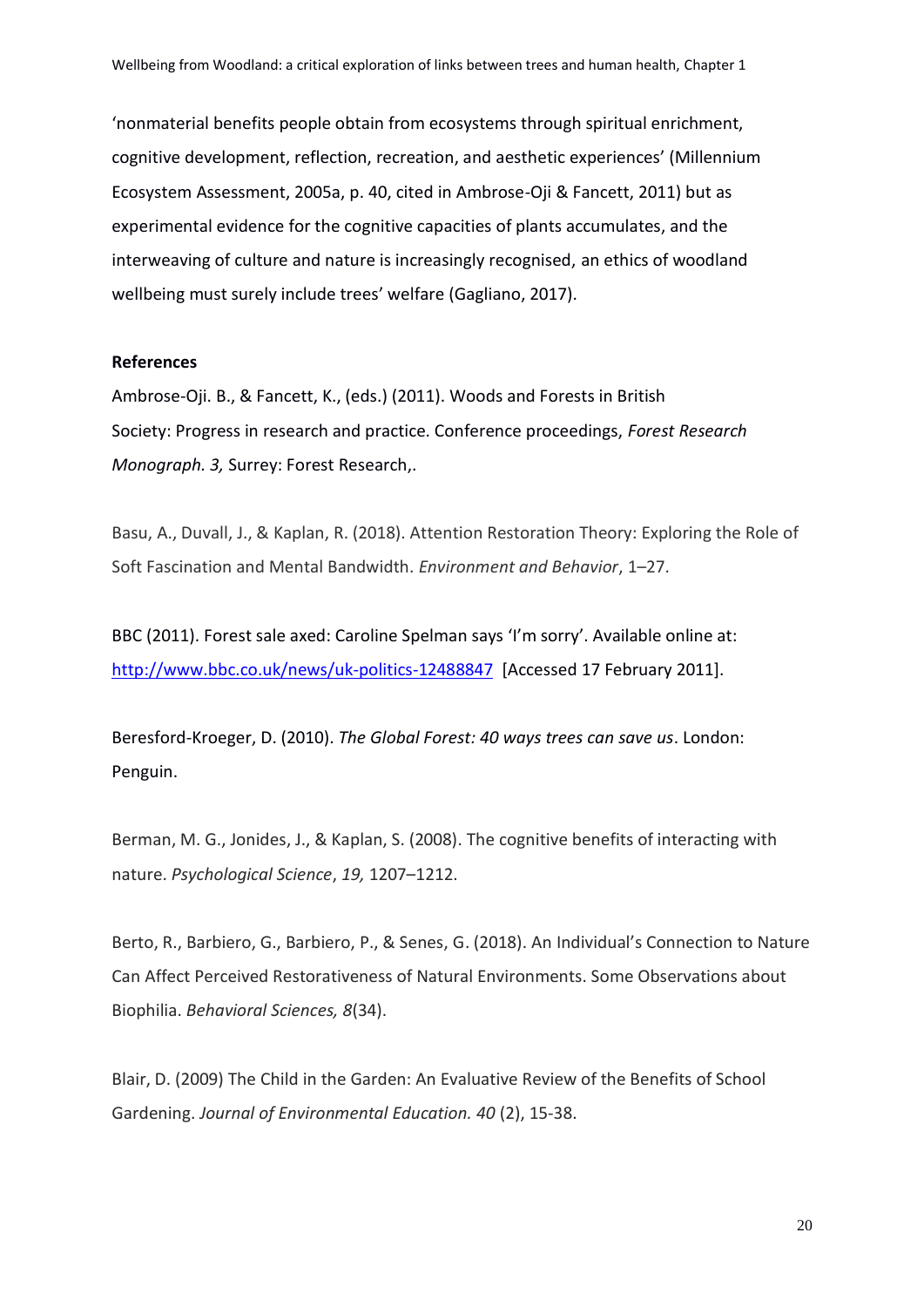Buijs, A.E., Elands, B.H.M., & Langers, F. (2009). No wilderness for immigrants: cultural differences in images of nature and landscape preferences. *Landscape and Urban Planning. 91*, 113–123.

Carter, C., O'Brien, L., & Morris, J. (2011). *Enabling positive change: evaluation of the Neroche landscape partnership scheme*. Farnham: Forest Research.

Chang, C .Y., & Chen, P. K. (2005). Human responses to window views and indoor plants in the workplace. *HortScience. 40*(5), 1354-1359.

Csikszentmihalyi, M., & Csikszentmihalyi, I. S. (Eds.). (1992). *Optimal experience: Psychological studies of flow in consciousness*. Cambridge: Cambridge university press.

Collado, S., Staats, H., & Sorrel, M. A. (2016). Helping out on the land: effects of children's role in agriculture on reported psychological restoration. *Journal of Environmental Psychology*. *45*, 201–209.

Coss, R. G., & Moore, M. (2002). Precocious knowledge of trees as antipredator refuge in preschool children: An examination of aesthetics, attributive judgments, and relic sexual dinichism. *Ecological Psychology, 14*(4), 181-122.

Dinand Ekkel, E., & De Vries, S. (2017). Nearby green space and human health: Evaluating accessibility metrics. *Landscape and Urban Planning. 157*, 214-220

Endreny, T. A. (2018). Strategically growing the urban forest will improve our world. *Nature Communications. 9* Retrieved from [www.nature.com/naturecommunications](http://www.nature.com/naturecommunications)

Forestry Commission Scotland (2009). *Forest school: evidence for restorative health benefits in young people*. Retrieved from [http://www.openspace.eca.ed.ac.uk/wp](http://www.openspace.eca.ed.ac.uk/wp-content/uploads/2015/10/Forest-school-evidence-for-restorative-health-benefits-in-young-people.pdf)[content/uploads/2015/10/Forest-school-evidence-for-restorative-health-benefits-in-young](http://www.openspace.eca.ed.ac.uk/wp-content/uploads/2015/10/Forest-school-evidence-for-restorative-health-benefits-in-young-people.pdf)[people.pdf](http://www.openspace.eca.ed.ac.uk/wp-content/uploads/2015/10/Forest-school-evidence-for-restorative-health-benefits-in-young-people.pdf)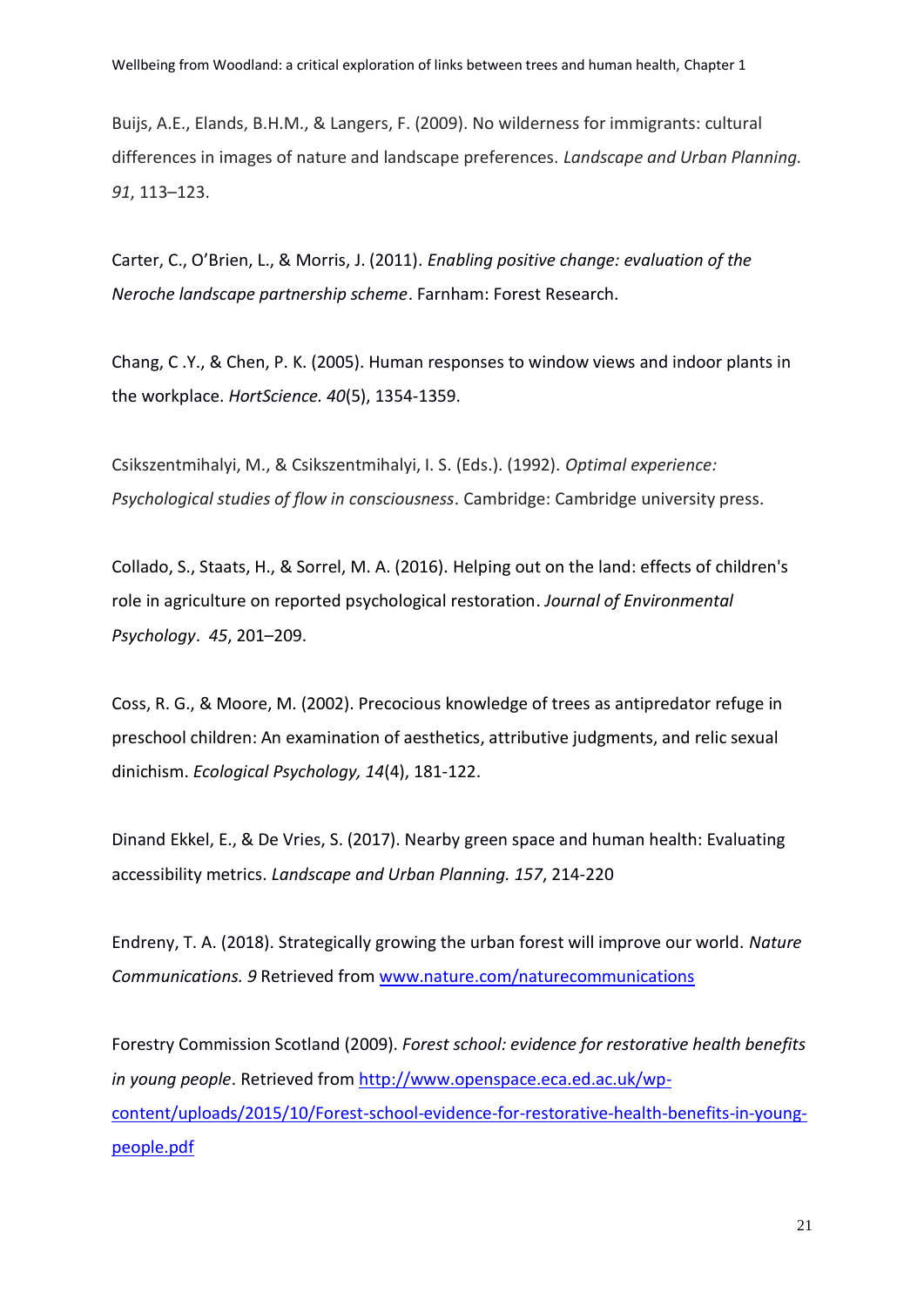Forest Research (2017). *Public opinion of Forestry 2017*. Retrieved from <http://www.forestry.gov.uk/forestry/infd-5zyl9w>

Forest Research (2018). *Visits to Woodland – household surveys*. Retrieved from [https://www.forestresearch.gov.uk/tools-and-resources/statistics/forestry](https://www.forestresearch.gov.uk/tools-and-resources/statistics/forestry-statistics/forestry-statistics-2018/recreation/visits-to-woodland-household-surveys/)[statistics/forestry-statistics-2018/recreation/visits-to-woodland-household-surveys/](https://www.forestresearch.gov.uk/tools-and-resources/statistics/forestry-statistics/forestry-statistics-2018/recreation/visits-to-woodland-household-surveys/)

Forest School Association (n.d). What is Forest School. Retrieved from <https://www.forestschoolassociation.org/what-is-forest-school/>

Gibson, J. (1979) *The ecological approach to visual perception*. Boston: Houghton Mifflin.

Gagliano, M. (2013). Persons as plants: ecopsychology and the return to the dream of nature. *Landscapes: the Journal of the International Centre for Landscape and Language. 5*(2). Retrieved from<http://ro.ecu.edu.au/landscapes/vol5/iss2/14>

Gagliano, M. (2015). In a green frame of mind: Perspectives on the behavioural ecology and cognitive nature of plants. *AoB Plants. 7*

Gagliano, M. (2017). The mind of plants: Thinking the unthinkable. *Communicative & Integrative Biology. 10* (2).

Gagliano, M. (2019). *Can plants think, talk and heal?* Available online at <https://www.youtube.com/watch?v=UF2JMRAt-eI>

Gagliano, M., Mancuso, S., & Robert, D. (2012). Towards understanding plant bioacoustics. *Trends in Plant Science*, 17, 323–325.

Gill, T. (2006). *Growing Adventure*. Retrieved from [http://www.forestschoolwales.org.uk/wp-content/uploads/forestry-commission-report](http://www.forestschoolwales.org.uk/wp-content/uploads/forestry-commission-report-growing-adventure.pdf)[growing-adventure.pdf](http://www.forestschoolwales.org.uk/wp-content/uploads/forestry-commission-report-growing-adventure.pdf)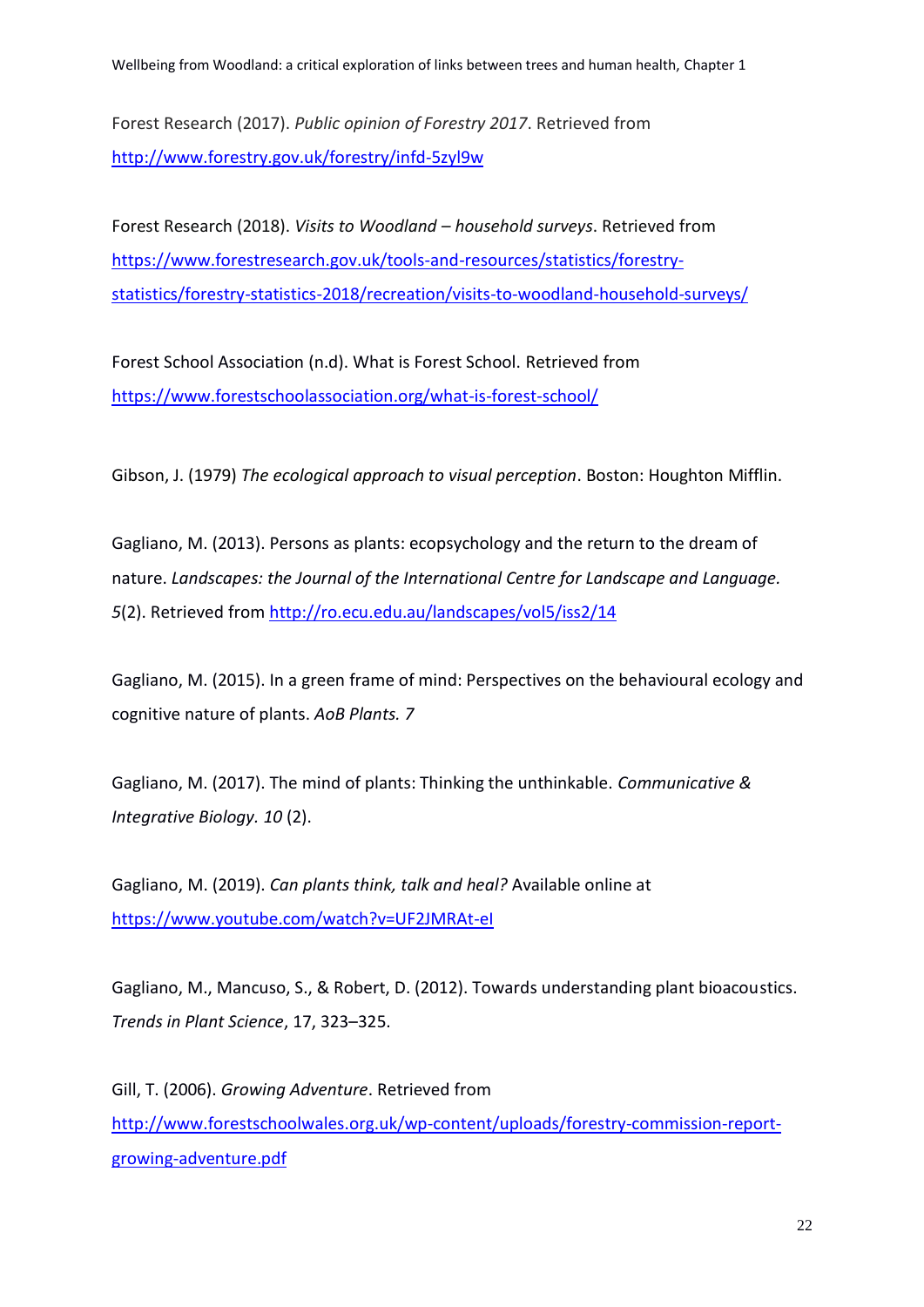Han, K. T. (2007). Responses to six major terrestrial biomes in terms of scenic beauty, preference, and restorativeness. *Environmental Behavior. 39*, 529–556.

Hansen, M. M., Jones, R., & Tocchini, K. (2017). Shinrin-Yoku (Forest Bathing) and Nature Therapy: A State-of-the-Art Review. *International Journal of Environmental Research and Public Health. 14,* 851.

Hansmann, R., Hug, S-M., & Seeland, K. (2007). Restoration and stress relief through physical activities in forests and parks. *Urban Forestry & Urban Greening. 6*(4), 213-225.

Hartig, T., Evans, G. W., Jamner, L. D., Davis, D. S., & Gärling, T. (2003). Tracking restoration in natural and urban field settings. *Journal of Environmental Psychology. 23*, 109-123.

Hartig, T., van den Berg, A. E., Hagerhall, C. M., Tomalak, M., Bauer, N., Hansmann, R., Ojala, A., Syngollitou, E., Carrus, G., van Herzele, A., Bell, S., Camilleri Podesta, M.T., & Waaseth, G. (2011). Health Benefits of Nature Experience: Psychological, Social and Cultural Processes. Chapter 5, In: Nilsson, K., Sangster, M., Gallis, C., Hartig, T., de Vries, S., Seeland, K., & Schipperijn, J. (Eds). *Forests, Trees and Human Health.* New York: Springer.

Haskell, D. G. (2017). *The Songs of Trees: Stories from Nature's Great Connectors*. New York:Viking.

Ideno, Y., Hayashi, K., Abe, Y., Ueda, K., Iso, H., Noda, M., … Suzuki, S. (2017). Blood pressure-lowering effect of Shinrin-yoku (Forest bathing): a systematic review and metaanalysis. *BMC complementary and alternative medicine. 17*(1), 409.

Independent Panel on Forestry, (2011). *Progress report*. London: DEFRA. Retrieved from [https://webarchive.nationalarchives.gov.uk/20131001175003/http://www.defra.gov.uk/for](https://webarchive.nationalarchives.gov.uk/20131001175003/http:/www.defra.gov.uk/forestrypanel/files/Independent-Panel-on-Forestry-Progress-Report.pdf) [estrypanel/files/Independent-Panel-on-Forestry-Progress-Report.pdf](https://webarchive.nationalarchives.gov.uk/20131001175003/http:/www.defra.gov.uk/forestrypanel/files/Independent-Panel-on-Forestry-Progress-Report.pdf)

Ingold, T. (1993). The temporality of the landscape. *World Archaeology. 25* (2), 152–174.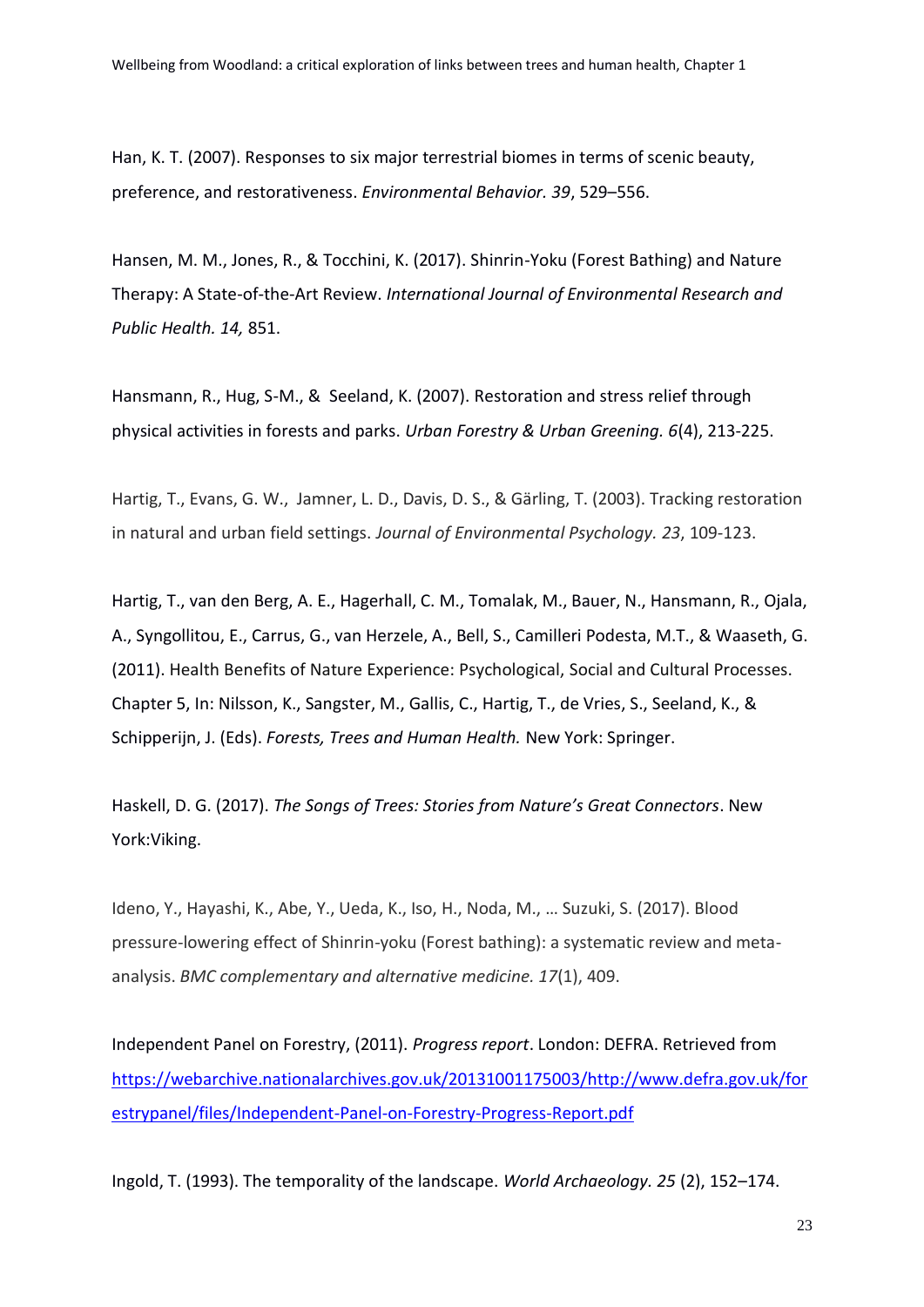Jose, S., Gillespie, A. R., & Pallardy, S. G. (2004). Interspecific interactions in temperate agroforestry. *Agroforestry Systems. 61*, 237–255.

Joye, Y. & Dewitte, S. (2018). Nature's broken path to restoration. A critical look at Attention Restoration Theory. *Journal of Environmental Psychology. 59*, 1-8.

Kahn, P. H. (1997). Developmental psychology and the biophilia hypothesis: children's affiliation with nature. *Development Review. 17*, 1–61.

Kaplan, S., & Kaplan, R. (1982). *Cognition and environment: functioning in an uncertain world.* New York: Praeger.

Kaplan, S., & Kaplan, R. (1989). *The experience of nature: a psychological perspective*. Cambridge: Cambridge University Press.

Kaplan, S. (1992) Perceptions and Landscape: Conceptions and Misconceptions. In Nasar, J. (Ed). *Environmental Aesthetics: Theory, Research, and Application.* New York: Cambridge University Press.

Kauppi, P.E., Sandstrom, V., & Lipponen, A. (2018). *Forest resources of nations in relation to human well-being. PLoS ONE. 13*(5). Retrieved from <https://doi.org/10.1371/journal.pone.0196248>

Kellert, S., & Wilson, E.O. (1995). *The Biophilia Hypothesis*. Washington D.C.: Island Press.

Kellert, S. R. (2002). Experiencing nature: Affective, cognitive, and evaluative development in children. In Kahn, P. H., & Kellert, S. R. (Eds). *Children and nature: Psychological, sociocultural, and evolutionary investigations*. Cambridge, MA: The MIT Press, 117-152.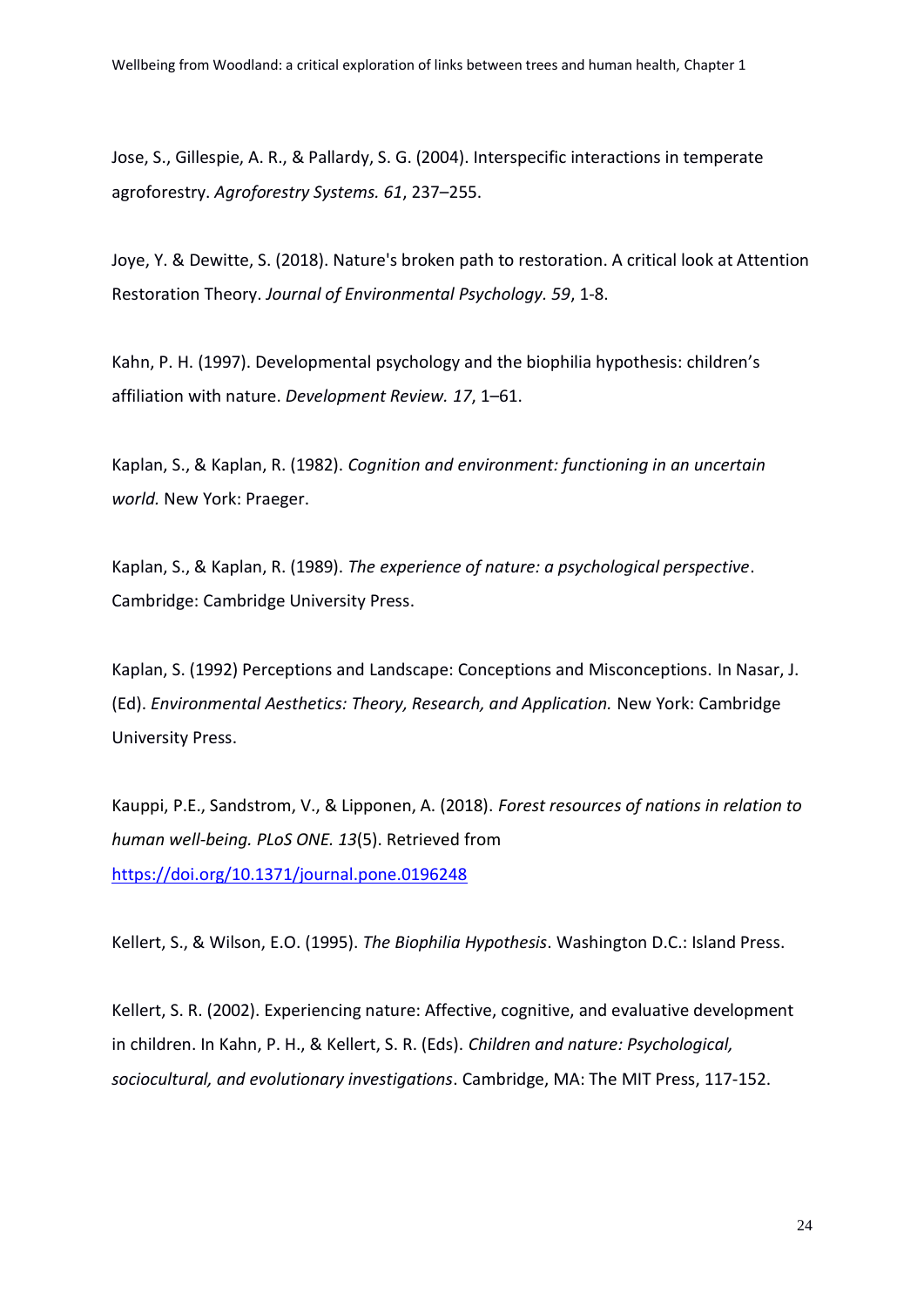Kim, W., Lim, S., Chung, E. & Woo, J. (2009). The Effect of Cognitive Behavior Therapy-Based Psychotherapy Applied in a Forest Environment on Physiological Changes and Remission of Major Depressive Disorder. *Psychiatry Investigations. 6*, 245–254.

Kim, B.J., Jeong, H., Park, S., & Lee,S. (2015). Forest adjuvant anti-cancer therapy to enhance natural cytotoxicity in urban women with breast cancer: A preliminary prospective interventional study. *European Journal of Integrative Medicine. 7*( 5), 474-478.

King, K. (2010). *Lifestyle, identity and young people's experiences of mountain biking*. Edinburgh: Forestry Commission.

Knez, I., Ode Sang Å., Gunnarsson, B., & Hedblom, M. (2018). Wellbeing in Urban Greenery: The Role of Naturalness and Place Identity, *Frontiers in Psychology. 9*, 491.

Knopf, R. (1987). Human behavior, cognition, and affect in the natural environment. In Stokols, D., & Altman, I. (eds) *Handbook of Environmental Psychology.1.* New York: Wiley. 783–825.

Kobayashi, H., Song, C., Ikei, H., Park, B.J., Lee, J., Kagawa, T., & Miyazaki, Y. (2018) Forest walking affects autonomic nervous activity: A population-based study. *Public Health. 6*, 278.

Korpela, K. M., Ylén, M., Tyrväinen, L., & Silvennoinen, H. (2008). Determinants of restorative experiences in everyday favorite places. *Health & Place. 14* (4), 636-652.

Kuo, F. E., Bacaicoa, M., & Sullivan, W. C. (1998). Transforming inner-city landscapes: Trees, sense of safety, and preference. *Environment and Behavior. 30*, 28–59.

Kuo, F. E. (2001). Coping with poverty impacts of environment and attention in the inner city. *Environment and Behavior. 33* (1). 5-34.

Kuo, F. E., & Sullivan, W. C. (2001). Aggression and violence in the inner city effects of environment via mental fatigue. *Environment and Behavior. 33* (4). 543-571.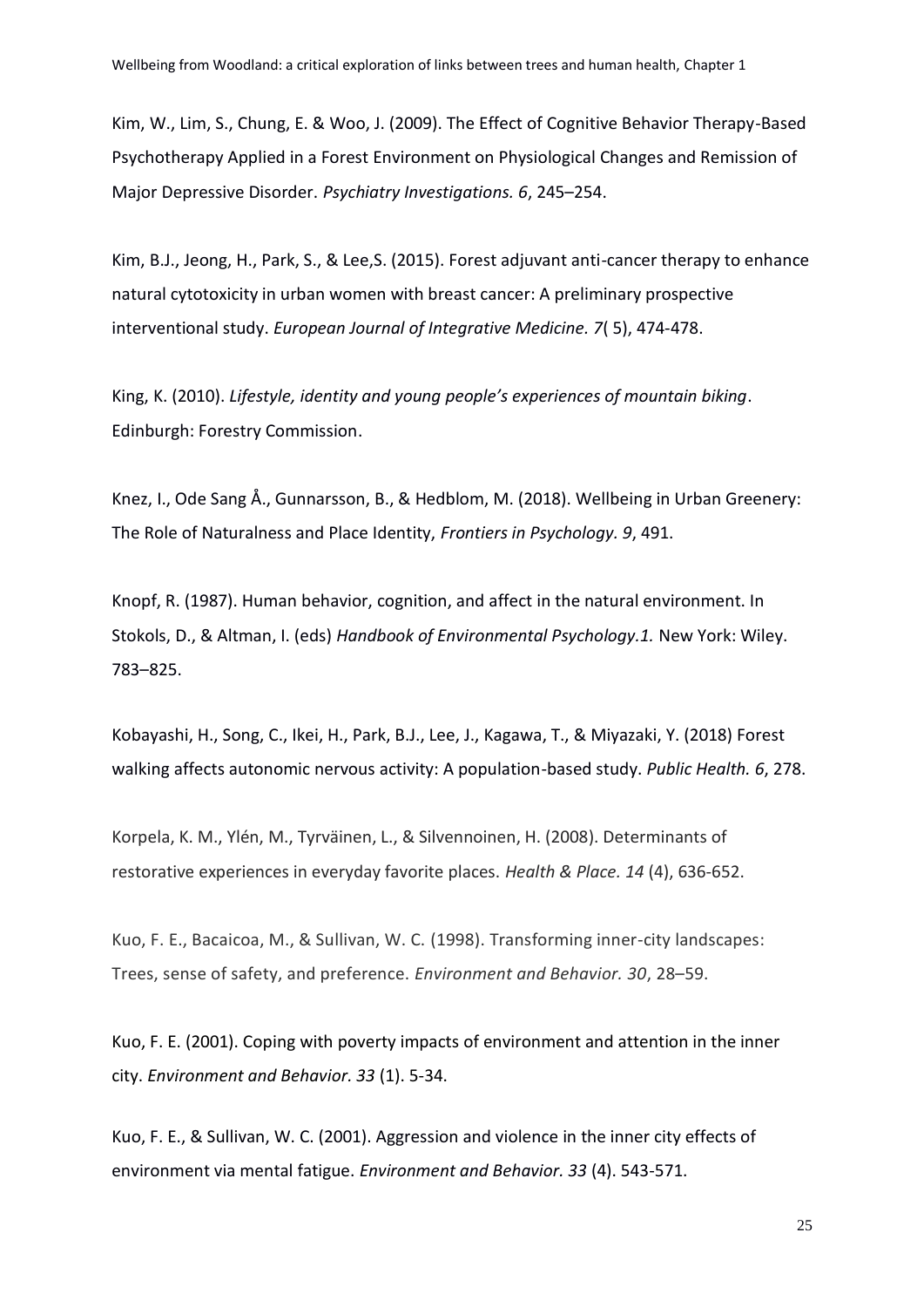Kuo, F. E. (2003). The role of arboriculture in a healthy social ecology. *Journal of Arboriculture. 29*(3), 148-155.

Laumann, K., Gärling, T., & Stormark, K. M. (2003). Selective attention and heart rate responses to natural and urban environments. *Journal of Environmental Psychology. 23*(2), 125–134.

Leather, M. (2018). A critique of Forest School: something lost in translation. *Journal of Outdoor and Environmental Education. 21* (1), 5-18.

Lee J. Y. &, Lee, D.C., (2014). Cardiac and pulmonary benefits of forest walking versus city walking in elderly women: A randomised, controlled, open-label trial. *European Journal of Integrative Medicine. 6* (1), 5-11.

Levang, P., Sitorus, S., & Dounias, E. (2007). City life in the midst of the forest: a Punan hunter-gatherer's vision of conservation and development. *Ecology and Society, 12*(1): 18. Retrieved from<https://www.ecologyandsociety.org/vol12/iss1/art18/>

Li, Q. (2009) Effect of forest bathing trips on human immune function. *Environmental health and preventive medicine. 15*(1), 9–17.

Li, Q., Morimoto, K., Kobayashi, M., Inagaki, H., Katsumata, M., Hirata, Y., Hirata, K., Suzuki, H., Li, Y.J., Wakayama,Y., Kawada, T., Park, B. J., Ohira, T., Matsui, N., Kagawa, T., Miyazaki, Y., & Krensky, A. M. (2008). Visiting a Forest, but Not a City, Increases Human Natural Killer Activity and Expression of Anti-Cancer Proteins. *International Journal of Immunopathology and Pharmacology*. 117–127.

Lohr, V. I., & Pearson-Mims, C. H. (2006). Responses to scenes with spreading, rounded and conical tree forms. *Environment and Behavior. 38*, 667–88.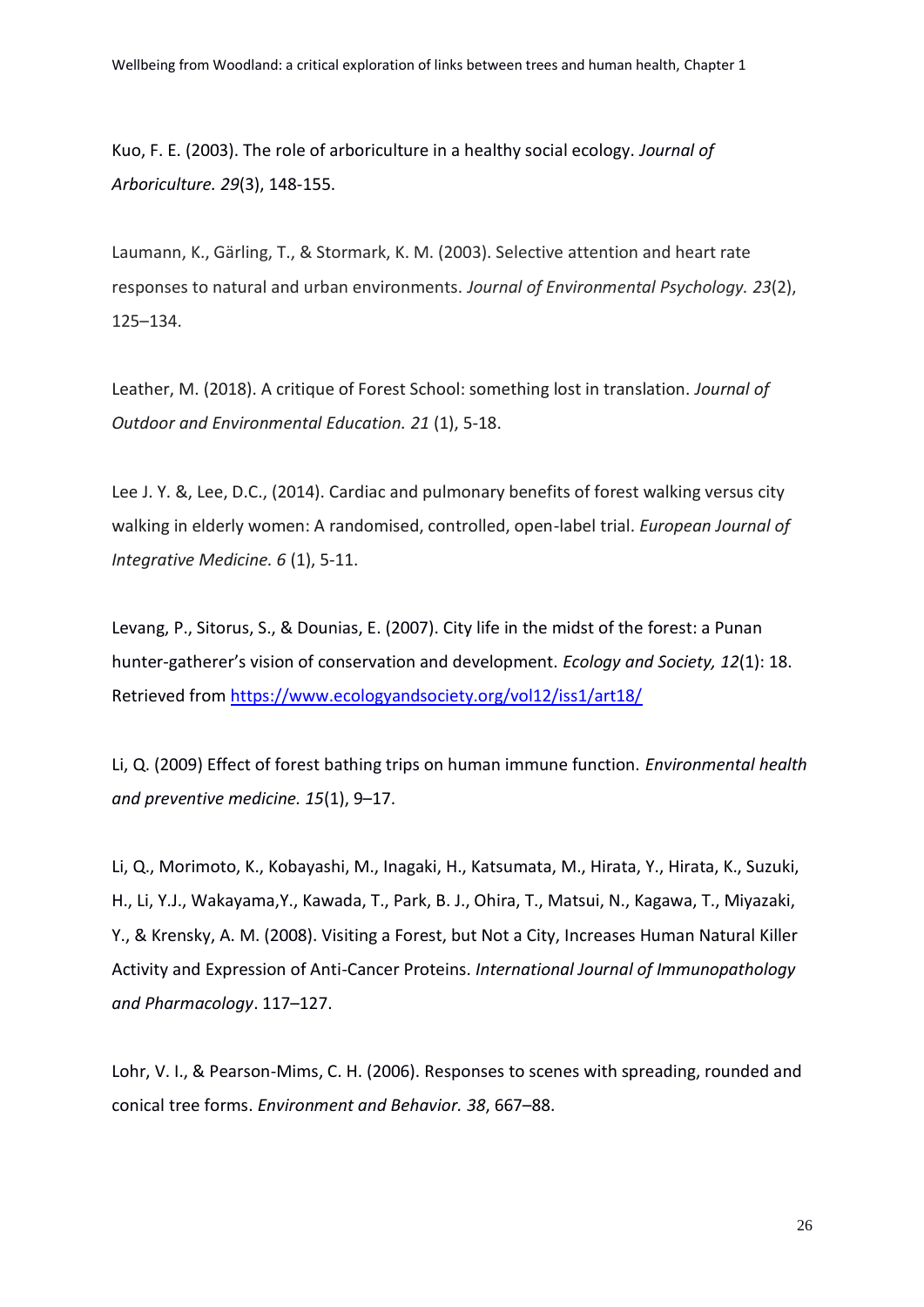Lumber, R., Richardson, M., & Sheffield, D. (2017). Beyond knowing nature: Contact, emotion, compassion, meaning, and beauty are pathways to nature connection. *PLOS ONE 12*(5). Retrieved from

<https://journals.plos.org/plosone/article?id=10.1371/journal.pone.0177186#sec001>

Macnaghten, P., & Urry, J. (2001). Bodies in the woods. In Macnaghten, P., & Urry, J. (Eds). *Bodies of nature.* London: Sage.

Malone, K., & Waite, S. (2016). *Student Outcomes and Natural Schooling: Pathways form Evidence to Impact Report 2016*. Retrieved from [https://www.plymouth.ac.uk/uploads/production/document/path/6/6811/Student\\_outco](https://www.plymouth.ac.uk/uploads/production/document/path/6/6811/Student_outcomes_and__natural_schooling_pathways_to_impact_2016.pdf) mes and natural schooling pathways to impact 2016.pdf

Martens, D., & Bauer, N. (2013). Natural Environments- a resource for public health and wellbeing. A literature review. In Noethammer, E. (Ed). *Psychology of Wellbeing. Theory, Perspectives and Practice.* Nova Science Publishers. 173-217.

Mabey, R. (2007). *Beechcombings: The Narratives of trees.* London: Chatto & Windus.

Marušáková, Ľ., & Sallmannshoferet, M. (2019) *Human Health and Sustainable Forest Management*. Bratislava: FOREST EUROPE. Retrieved from [https://foresteurope.org/wp](https://foresteurope.org/wp-content/uploads/2017/08/Forest_book_final_WEBpdf.pdf)[content/uploads/2017/08/Forest\\_book\\_final\\_WEBpdf.pdf](https://foresteurope.org/wp-content/uploads/2017/08/Forest_book_final_WEBpdf.pdf)

MENE (2018). *Monitoring Engagement in the Natural Environment*. Retrieved from [https://assets.publishing.service.gov.uk/government/uploads/system/uploads/attachment\\_](https://assets.publishing.service.gov.uk/government/uploads/system/uploads/attachment_data/file/738891/Monitorof_Engagementwiththe_Natural_Environment_Headline_Report_March_2016to_February_2018.pdf) data/file/738891/Monitorof Engagementwiththe Natural Environment Headline Report March 2016to February 2018.pdf

Menattia, L., Subiza-Pérez, M., Villalpando-Florese, A., Vozmedianoc, L., & San Juanc, C. (2019). Place attachment and identification as predictors of expected landscape restorativeness, *Journal of Environmental Psychology. 63*, 36-43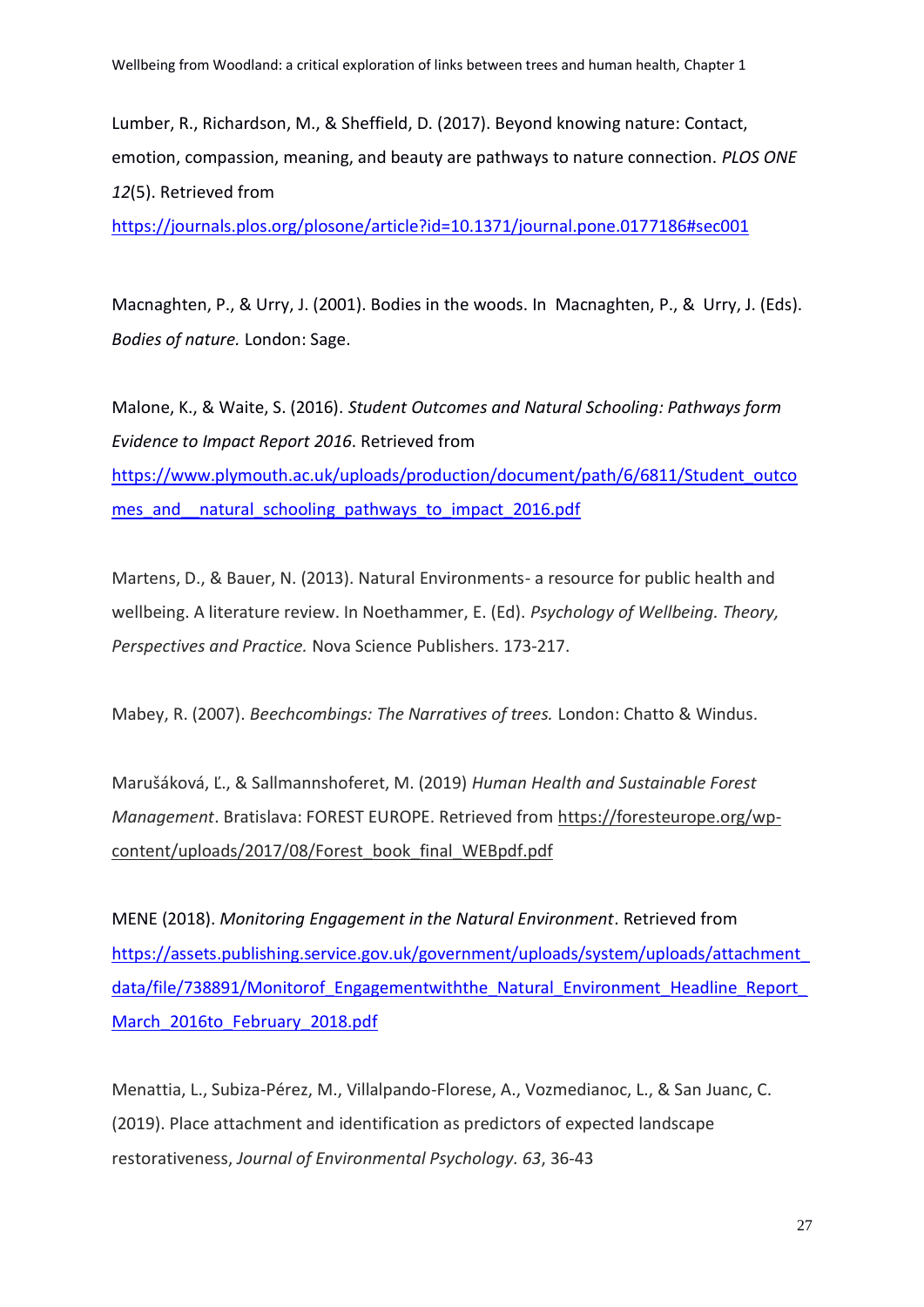Meyer, K., & Kotsch, K. (2017). Do forest and health professionals presume that forests offer health benefits, and is cross-sectional cooperation conceivable? *Urban Forestry & Urban Greening. 27,* 127-137.

Milligan, C., & Bingley, A. (2004). '*Climbing trees and building dens': Mental health and wellbeing in young adults and the long-term effects of childhood play experience*. Farnham: Forest Research.

Mills, J. G., Brookes, J.D., Gellie, N. J. C., Liddicoat, C., Lowe, A. J., Sydnor, H. R., Thomas, T., Weinstein, P., Weyrich, L. S. & Breed, M. F. (2019). Relating Urban Biodiversity to Human Health With the 'Holobiont' Concept. *Frontiers in Microbiology*. *10*.

Morita, E., Fukuda, S., Nagano, J., Hamajima, N., Yamamoto, H., & Iwai, Y., Nakashima, T., Ohira, H., & Shirakawa, T. (2007). Psychological effects of forest environments on healthy adults: Shirinyoku (forest air bathing, walking) as a possible method of stress reduction. *Public Health. 121*(1), 54-63.

Morton, T. A., Marthe van der Bles, A. & Alexander Haslam, S. (2017) Seeing our self reflected in the world around us: The role of identity in making (natural) environments restorative. *Journal of Environmental Psychology. 49*, 65-77.

Morris, J., & Urry, J. (2006). *Growing places: a study of social change in the National Forest.*  Farnham: Forest Research.

Morris, J., & O' Brien, L. (2011). Encouraging healthy activity amongst under-represented groups: an evaluation of the Active England woodland projects. *Urban Forestry and Urban Greening. (10)*, 323–333.

Morris, J., O'Brien, L., Ambrose-Oji, B., Lawrence, A., & Carter, C. (2011). Access for all? Barriers to accessing woodlands and forests in Britain. *Local Environment. 16*(4): 375-396.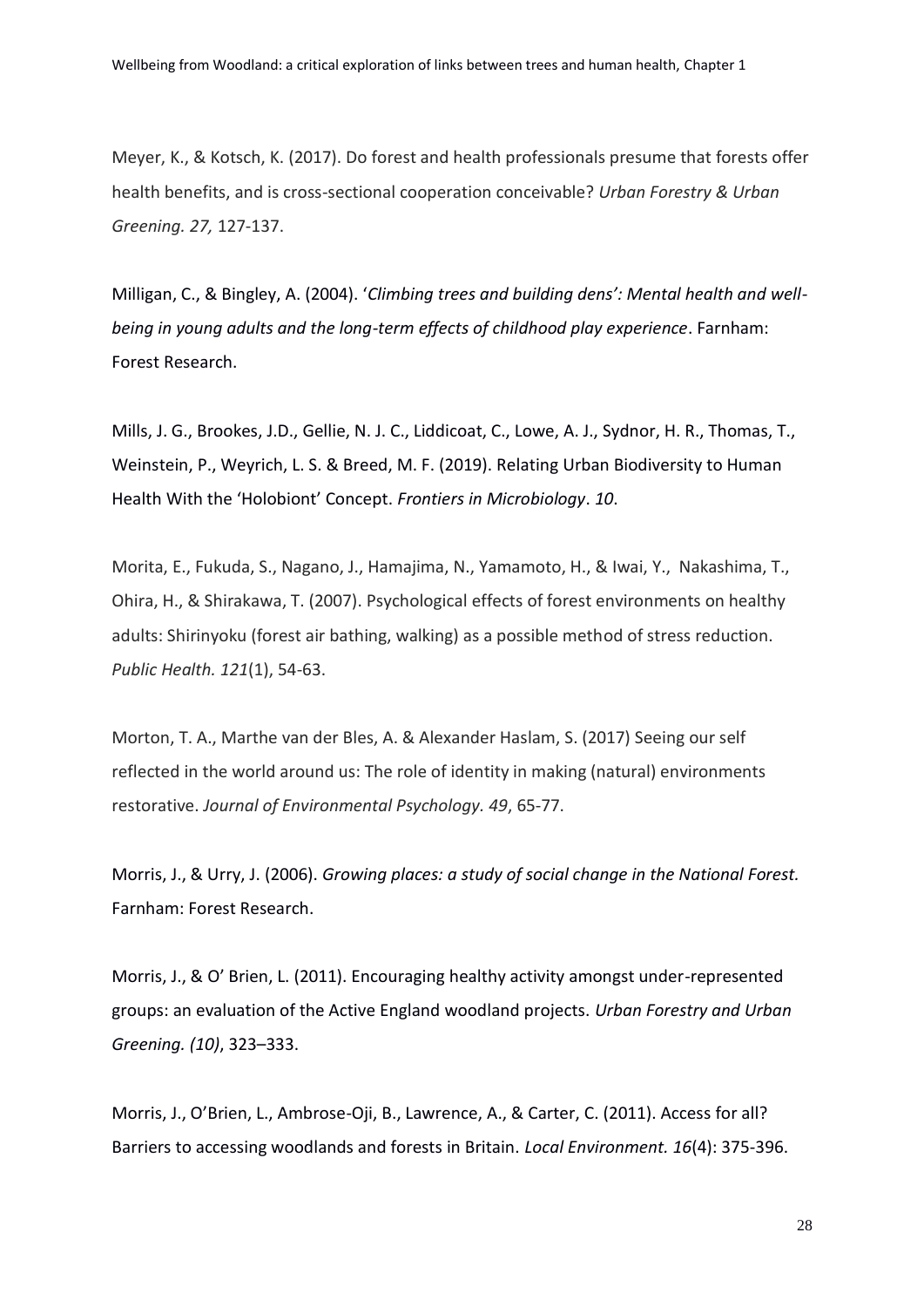O'Brien, L. (2004). *A sort of magical place: people's experiences of woodlands in northwest and southeast England.* Farnham: Forest Research.

O'Brien, L. (2005). Publics and woodlands: Well-being, local identity, social learning, conflict and management. *Forestry*, 78, 321–336. doi: 10.1093/forestry/cpi042.

O'Brien, L., & Morris, J. (2014). Well-being for all? The social distribution of benefits gained from woodlands and forests in Britain, *Local Environment. 19*(4), 356-383.

O'Brien, L., Townsend, M., & Ebden, M. (2008). *'I like to think when I'm gone, I will have left this a better place': Environmental volunteering: motivations, barriers and benefits.* Farnham: Forest Research.

Ohly, H., White, M.P.,Wheeler, B. W., Bethel, A., Ukoumunne, O. C., Nikolaou, V., & Garside, R. (2016). Attention Restoration Theory: A systematic review of the attention restoration potential of exposure to natural environments. *Journal of Toxicology and Environmental Health, Part B, 19*(7), 305-343.

Park. B. J., Tsunetsugu, Y., Kasetani, T., Kagawa, T. & Miyazaki, Y. (2009). The physiological effects of Shinrin-yoku (taking in the forest atmosphere or forest bathing): evidence from field experiments in 24 forests across Japan. *Environmental Health & Preventive Medicine. 15*, 18–26.

Park, B. J., Tsunetsugu, Y., Kasetani, T., Kagawa, T., & Miyazaki, Y. (2010) The physiological effects of Shinrin-yoku (taking in the forest atmosphere or forest bathing): evidence from field experiments in 24 forests across Japan. *Environmental Health and Preventive Medicine. 15*, 8–26

Playlink (2008). Forestry Commission Assessment of Provision for Play. Retrieved from <https://playlink.org/pdf/fcfinal.pdf>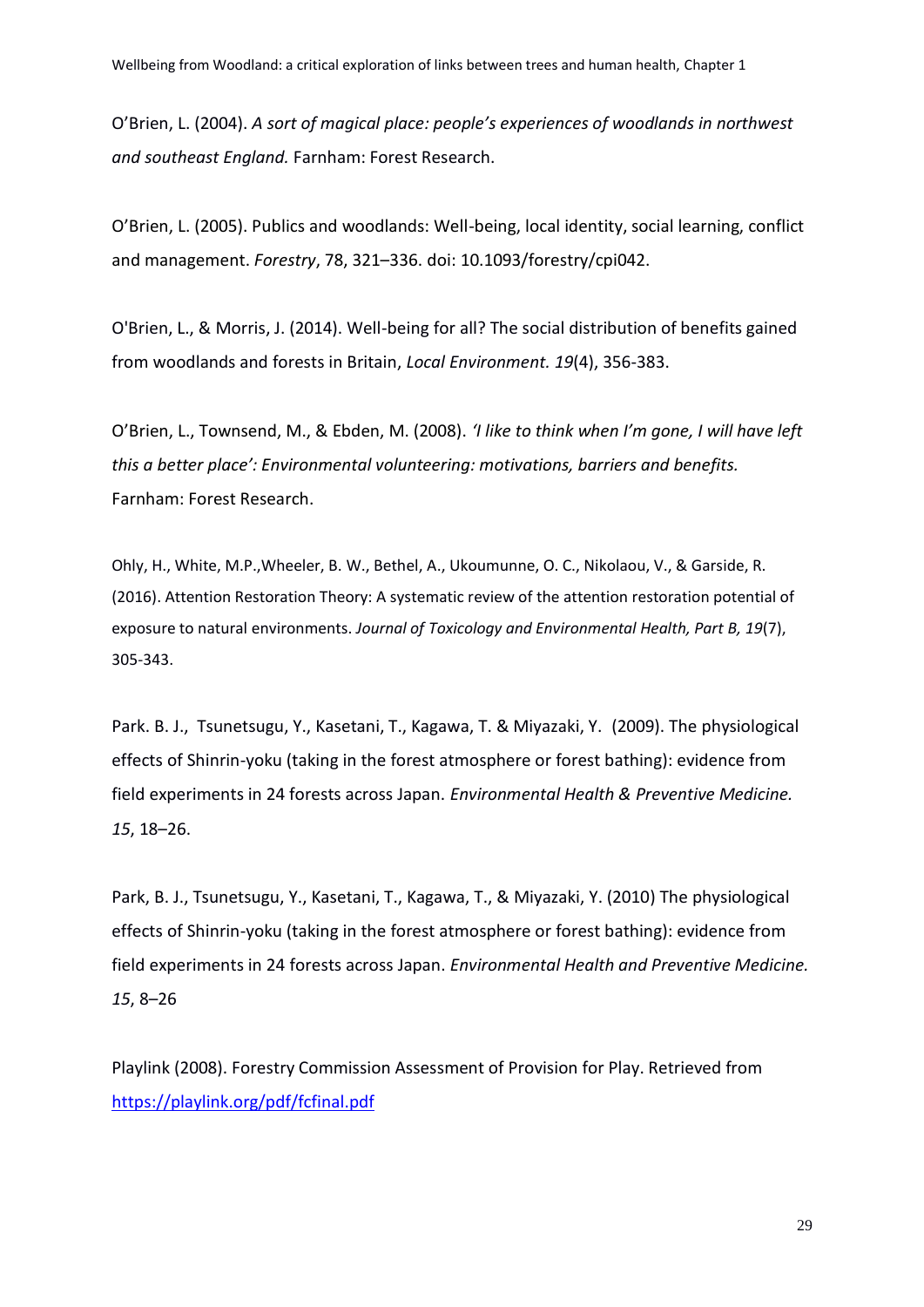Quay, J. (2017). From human–nature to cultureplace in education via an exploration of unity and relation in the work of Peirce and Dewey. *Studies in Philosophy and Education. 36*(4), 463-476.

Rackham, O. (2010). *Woodlands*. London: Harper Collins.

Sheller, M., & Urry, J. (2006). The new mobilities paradigm. *Environment and Planning. 38*, 207–226.

SOFO (2018). *The State of the World's Forest.* Retrieved from [http://www.fao.org/state-of](http://www.fao.org/state-of-forests/en/)[forests/en/](http://www.fao.org/state-of-forests/en/)

Song, C., Ikei, H., & Miyazaki, Y. (2017). Sustained effects of a forest therapy program on the blood pressure of office workers. *Urban Forestry & Urban Greening. 27*, 246-252,

Staats, H., & Hartig, T. (2004). Alone or with a friend: a social context for psychological restoration and environmental preferences. *Journal of Environmental Psychology. 24*, 199- 211.

Stafford, F. (2016). *The Long, Long Life of Trees.* London: Yale.

Stigsdottera, U.K, Sola Corazona,S., Sideniusa, U., Kristiansenb, J., & Grahnc, P. (2017). It is not all bad for the grey city – A crossover study on physiological andpsychological restoration in a forest and an urban environment. *Health & Place. 46*, 145-154.

Stephens, A., Taket, A., & Gagliano, M. (2019). Ecological Justice for Nature in Critical Systems Thinking. *Systems Research and Behavioral Science. 36*, 3–19

Tahvanainen, L., Tyrväinen, L., & Nousianinen, I. (1996). Effects of afforestation on the scenic value of rural landscape. *Scandinavian Journal of Forest Research. 11*, 397-405.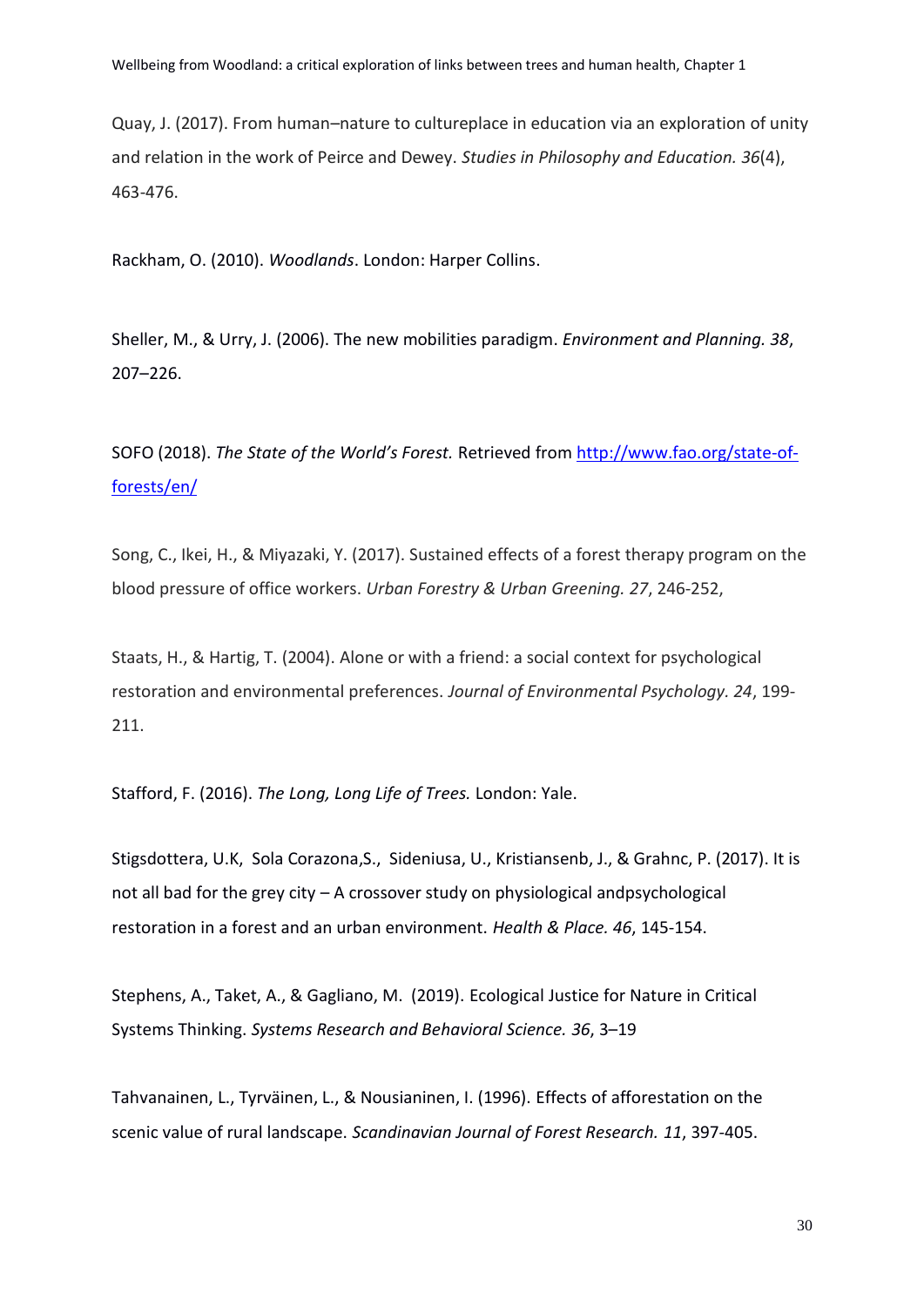Taylor, A. F., Kuo, F. E., & Sullivan, W. C. (2001). Coping with ADD The surprising connection to green play settings. *Environment and Behavior. 33* (1), 54-77.

Taylor, A. F., Kuo, F. E., & Sullivan, W. C. (2002). Views of nature and self-discipline: evidence from inner city children. *Journal of environmental psychology. 22* (1), 49-63.

Tyrväinen, L., Pauleit, S., Seeland, K., & de Vries, S. (2005). Benefits and uses of urban forests and trees. In Nilsson, K., Randrup, T. B., & Konijnendijk, C.C. (Eds). *Urban forests and trees in Europe. A reference book*. Switzerland: Springer. 81–114.

Tyrväinen, L., Lanki, T., Sipilä, R. & Komulainen, J. (2018). What do we know about health benefits of forests. *Duodecim*, 134(13):1397-403. Retrieved from <https://www.duodecimlehti.fi/lehti/2018/13/duo14421>

Ulrich, R. S., Simons, R.F., Losito, B. D., Fiorito, E., Miles, M.A. & Zelson, M. (1991). Stress recovery during exposure to natural and urban environments. Journal of Environmental Psychology, 11:3, 201:230.

Ulrich, R. S. (1993). Biophilia, Biophobia and Natural Landscapes'. In Kellert, S.R., & Wilson, E.O. (Eds.) *The Biophilia Hypothesis*. Washington D.C.: Island Press.

United Nations. (n.d). The Sustainable Development Goals. Retrieved from <https://www.un.org/sustainabledevelopment/>

Van den Berg, A. E., Wesselius, J. E., Maas, J., & Tanja-Dijkstra, K. (2016) Green walls for a restorative classroom environment: A controlled evaluation study. *Environment and Behavior. 49*(7), 791–813.

von Lindern, E., Bauer, N., Frick, J., Hunziker, M., & Hartig, T. (2013). Occupational engagement as a constraint on restoration during leisure time in forest settings*. Landscape and Urban Planning. 118*, 90–97.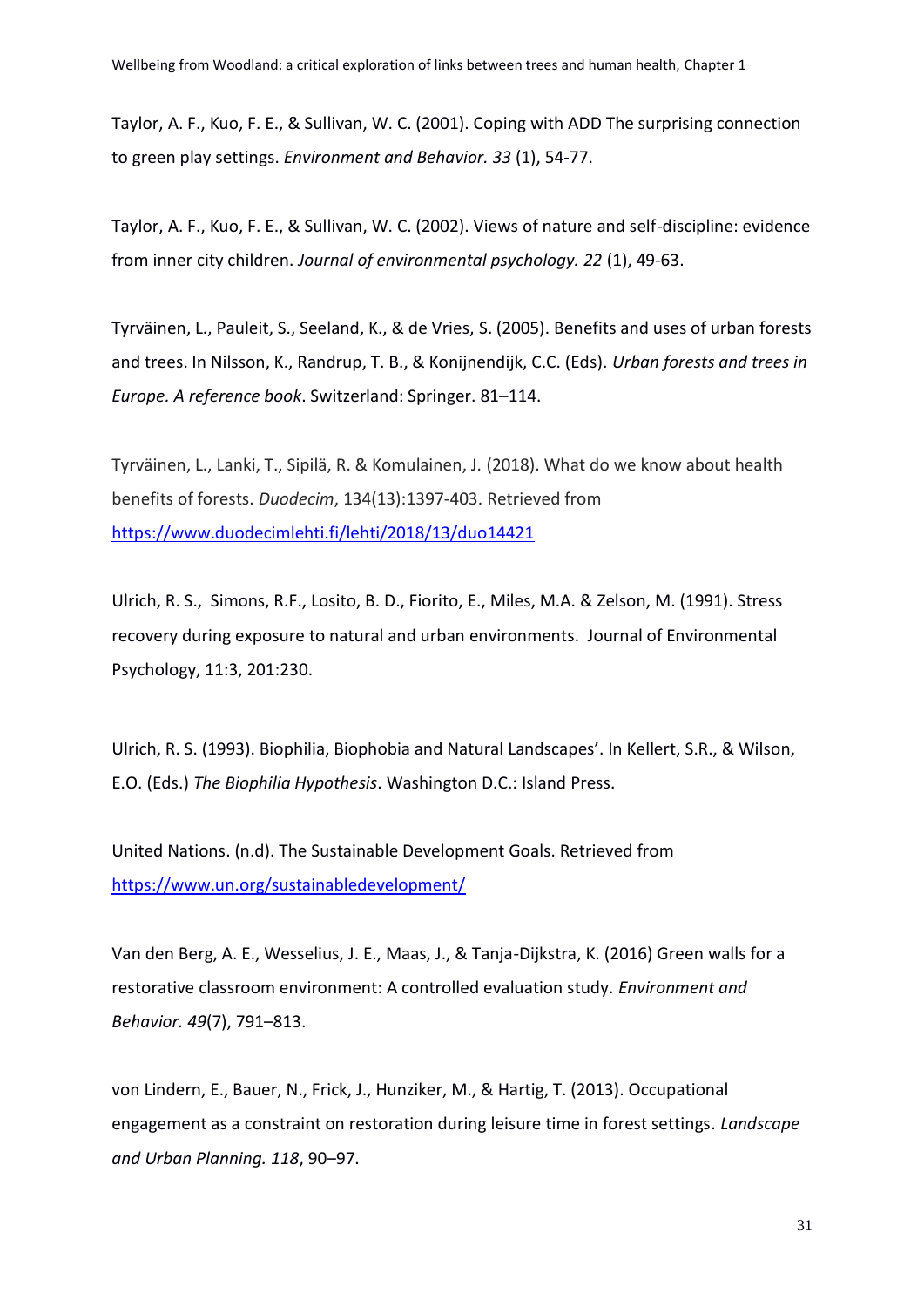Waite, S. (2013). 'Knowing your place in the world': how place and culture support and obstruct educational aims. *Cambridge Journal of Education. 43* (4), 413-434.

Waite, S., & Davis, B. (2007). The contribution of free play and structured activities in Forest School to learning beyond cognition: an English case. In Ravn, B., & Kryger. N. (Eds). *Learning beyond Cognition.* Copenhagen: the Danish University of Education. 257-274.

Waite, S., Bølling, M., & Bentsen, P. (2016). Comparing apples and pears?: a conceptual framework for understanding forms of outdoor learning through comparison of English Forest Schools and Danish *udeskole. Environmental Education Research. 22*(6), 868-892.

Waite, S., & Goodenough, A. (2018). What is different about Forest School? *Journal of Outdoor and Environmental Education*. *21* (1), 25-44.

Waite, S., Goodenough, A., Norris, V., & Puttick, N. (2016). From little acorns: environmental action as a source of ecological wellbeing, *Pastoral Care in Education: An International Journal of Personal, Social and Emotional Development. 34* (1), 43-61.

Weinstein, N., Przybylski, A. K., & Ryan, R. M. (2009). Can Nature Make Us More Caring? Effects of Immersion in Nature on Intrinsic Aspirations and Generosity'. *Personality and Social Psychology Bulletin. 35* (10), 1315-1329

Weldon, S., Bailey, C., & O' Brien, E. (2007). *New pathways to health and well-being in Scotland: research to understand and overcome barriers to accessing woodlands*. Report to Forestry Commission Scotland. Retrieved from [https://www.forestresearch.gov.uk/documents/.../New\\_Pathways\\_to\\_health\\_Nov2007](https://www.forestresearch.gov.uk/documents/.../New_Pathways_to_health_Nov2007)

Wells, N. M. (2000). At home with nature effects of "greenness" on children's cognitive functioning. *Environment and Behavior. 32* (6), 775-795.